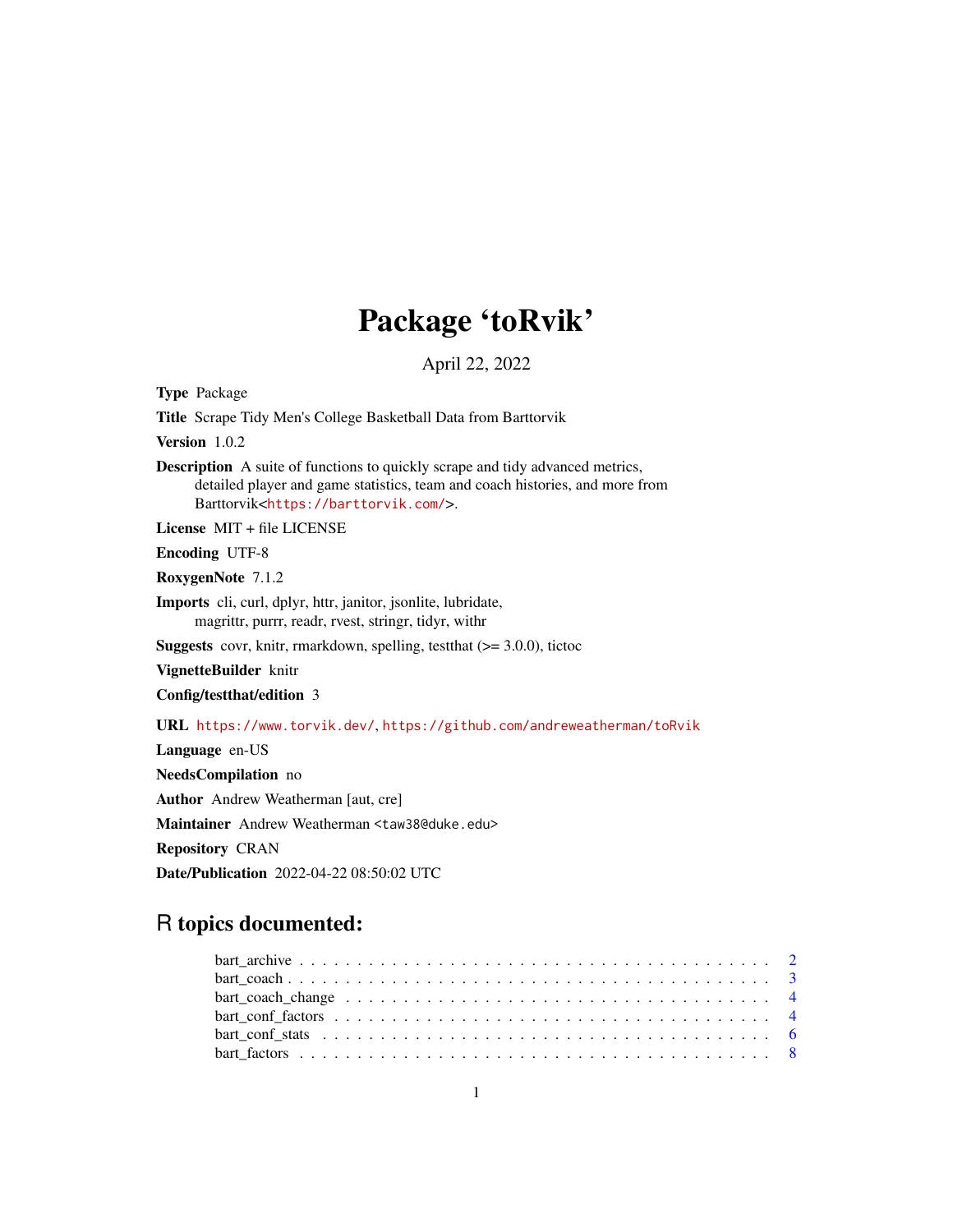<span id="page-1-0"></span>

#### **Index** [26](#page-25-0)

bart\_archive *Get T-Rank Archive Ratings*

# Description

Returns T-Rank ratings and efficiency metrics from the morning of the specified day. Data goes back to 2014-15.

# Usage

```
bart_archive(date)
```
# Arguments

date Date to pull ratings (YYYYMMDD).

# Value

Returns a tibble with 16 columns: #'

rk double.

team character.

conf character.

rec character.

adj\_o double.

adj\_o\_rk double.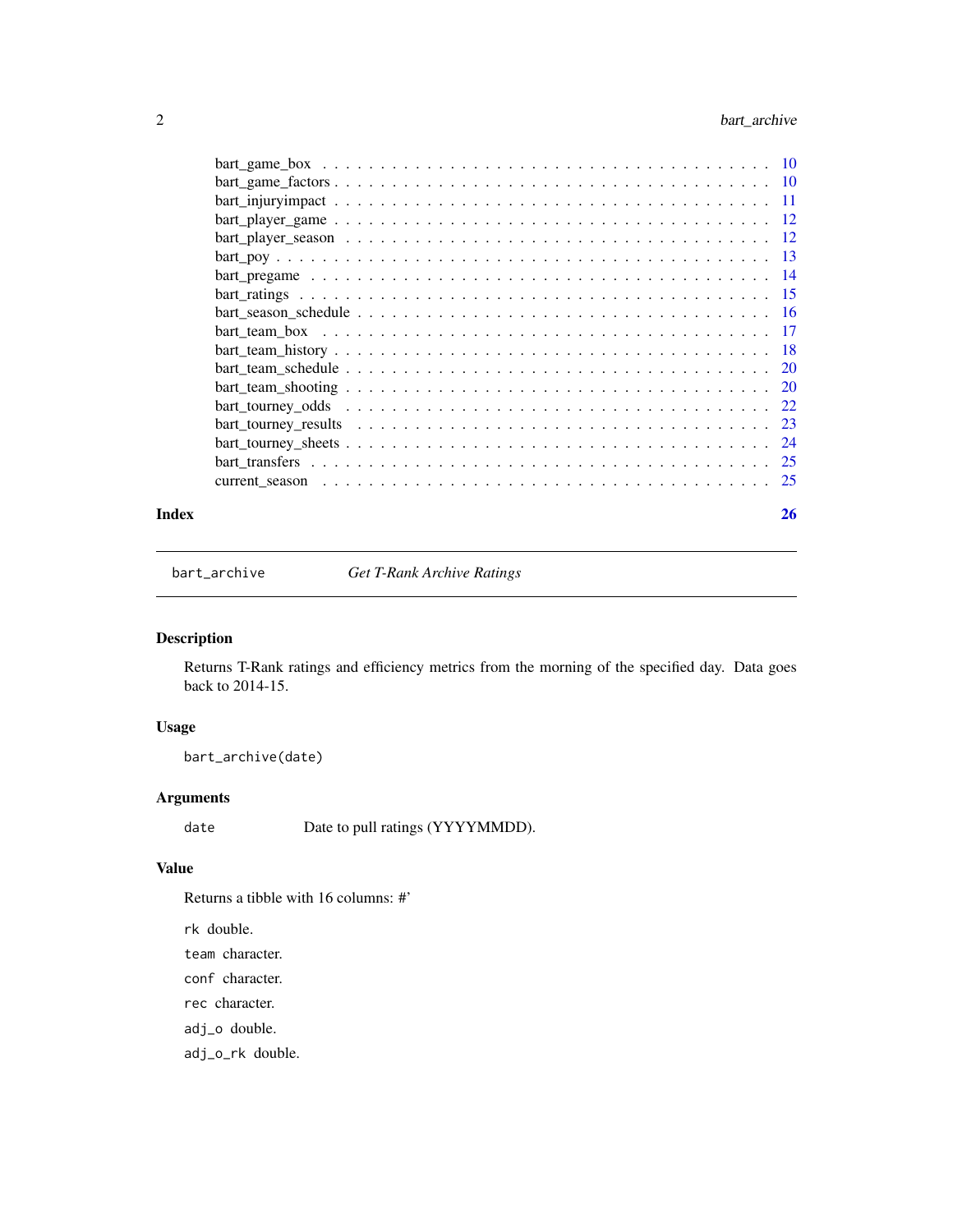# <span id="page-2-0"></span>bart\_coach 3

adj\_d double.

adj\_d\_rk double.

barthag double. The estimation of a team's win probability against the average Division 1 team on a neutral court.

proj\_rec character.

proj\_conf\_rec character.

wab double. The number of wins above or below the expected total from a bubble team against the same schedule.

wab\_rk double.

cur\_rk double.

change double.

date double.

#### Examples

bart\_archive('20220113')

bart\_coach *Get Coaching History and Notable Recruits*

#### Description

Returns coaching history with four factor and tournament finish (tibble one) along with notable recruits (tibble two).

#### Usage

bart\_coach(coach)

### Arguments

coach Coach to return.

#### Details

For a brief explanation of each factor and its computation, please visit [KenPom's blog.](https://kenpom.com/blog/four-factors/) 'rec\_rank' is a scale of recruiting ranking, where 100 is a consensus #1 recruit and 0 is unrecruited.

# Value

Returns a list of tibbles: 'Coach History' and 'Recruiting History'

#### Examples

bart\_coach('Mike Krzyzewski')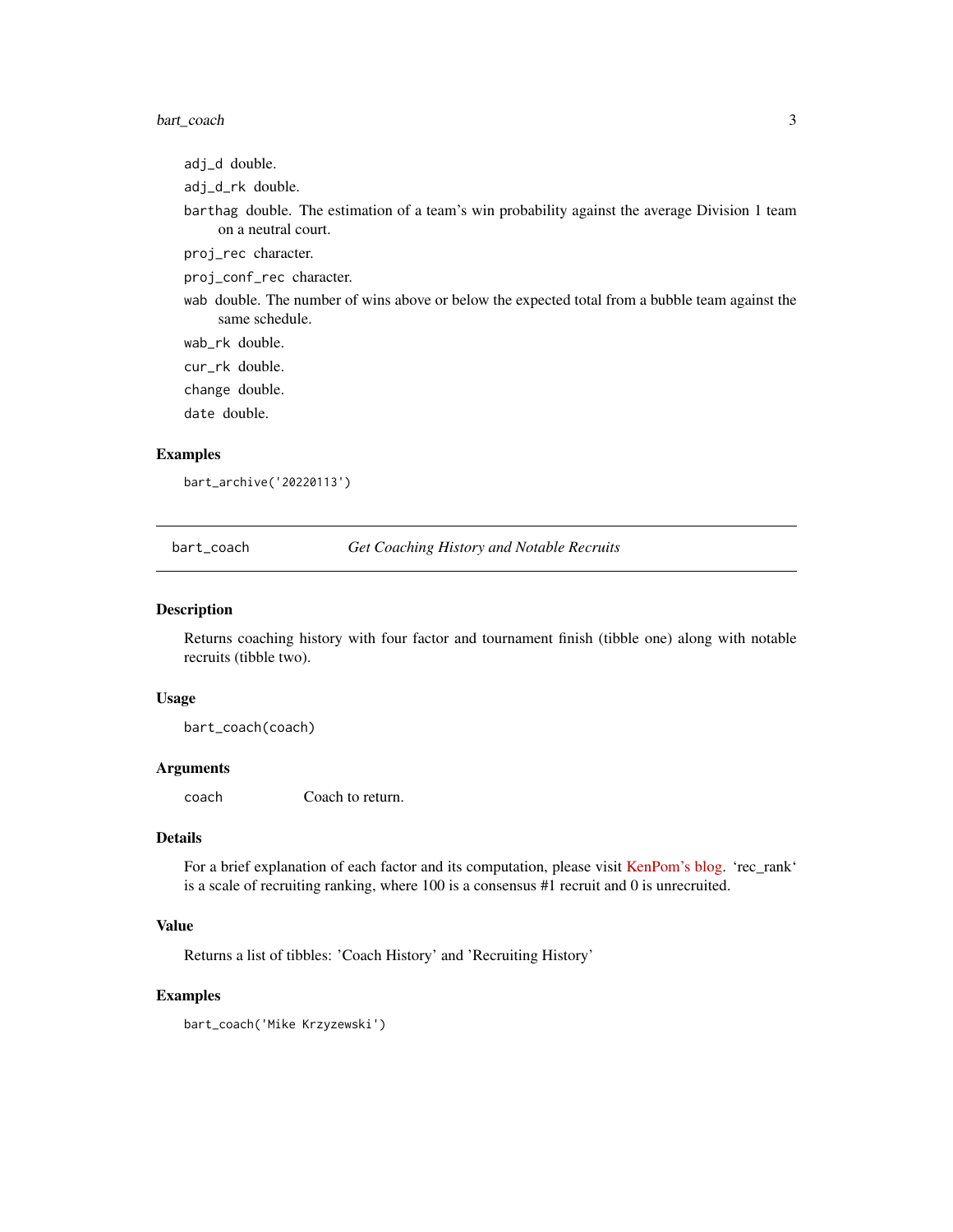<span id="page-3-0"></span>bart\_coach\_change *Get Head Coach Changes*

# Description

Returns head coaching changes at the Division 1 level by season.

# Usage

```
bart_coach_change(year = current_season())
```
# Arguments

year Defaults to current season (YYYY).

#### Value

Returns a tibble with four columns:

team character. conf character. old\_coach character. new\_coach character.

#### Examples

bart\_coach\_change(year=2015)

bart\_conf\_factors *Get Conference Four Factor Statistics*

# Description

Returns conference-wide four factor data on a variety of splits, including date range, quadrant level, opponent ranking, game location, and game type.

#### Usage

```
bart_conf_factors(
 year = current_season(),
  venue = "all",type = "all",quad = "4",
  top = 0,
  start = NULL,
  end = NULL)
```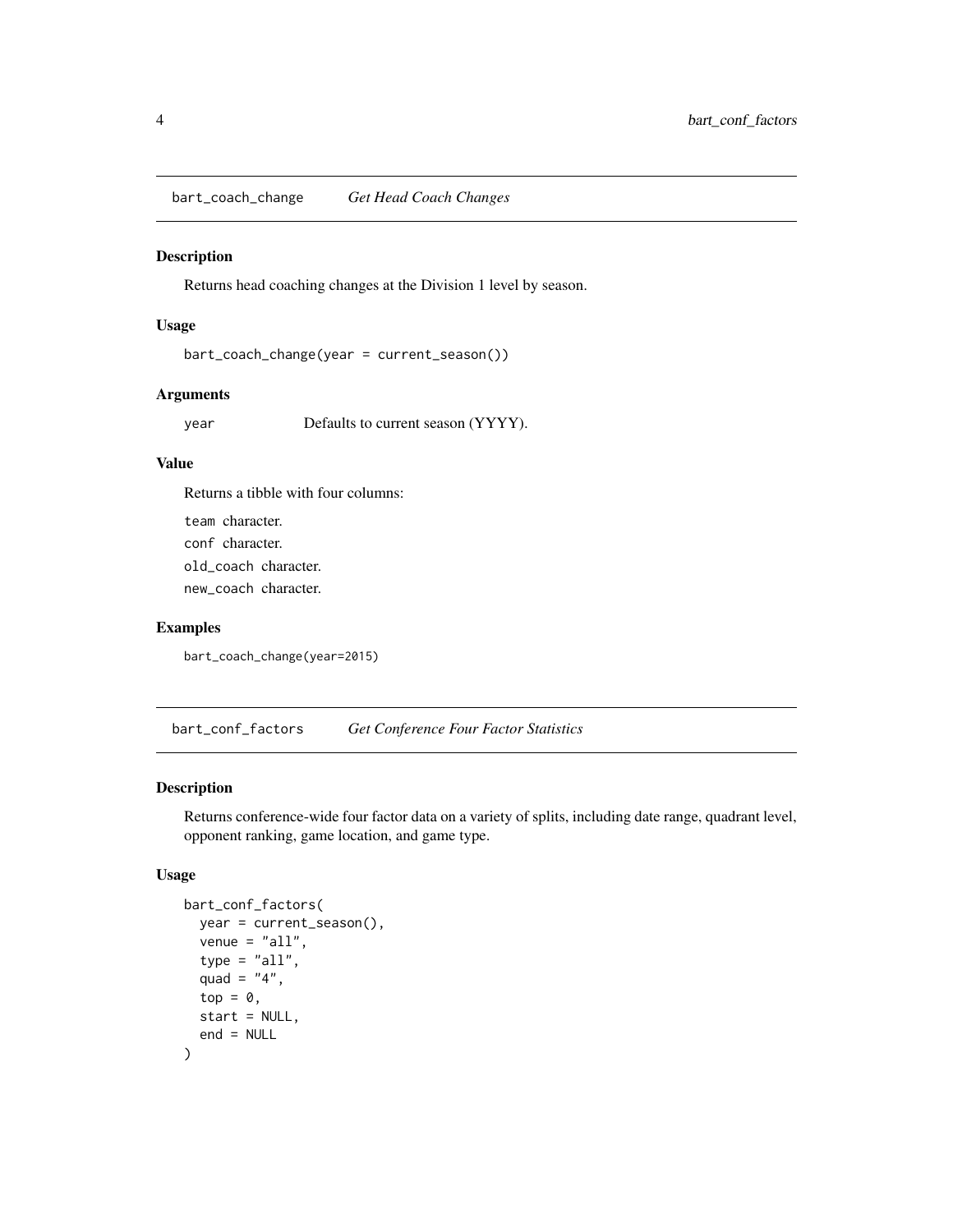# bart\_conf\_factors 5

#### Arguments

| year  | Defaults to current season (YYYY).                           |
|-------|--------------------------------------------------------------|
| venue | Filters by venue; defaults to 'all'.                         |
| type  | Filters by game type; defaults to 'all'.                     |
| quad  | Filters by quadrant level; defaults to '4'.                  |
| top   | Filters by opponent T-Rank position; defaults to NULL (all). |
| start | Filters by start date; defaults to NULL (full season).       |
| end   | Filters by end date; defaults to NULL (full season).         |

## Details

For a brief explanation of each factor and its computation, please visit [KenPom's blog.](https://kenpom.com/blog/four-factors/) Data can be split on five variables:

venue Splits on game location; 'all', 'home', 'away', 'neutral', and 'road' (away + neutral).

type Splits on game type; 'all', 'nc' (non-conference), 'conf' (conference), 'reg' (regular season), 'post' (post-season tournaments), 'ncaa' (NCAA tournament).

quad Splits by quadrant level; 1-4 with 0 indicating 1-A games.

top Splits by opponent T-Rank position, adjusted for game location.

start/end Splits by date range (YYYYMMDD).

# Value

Returns a tibble with 22 columns:

conf character.

barthag double. The estimation of a team's win probability against the average Division 1 team on a neutral court.

rec character.

wins double.

games double.

adj\_t double.

adj\_o double.

- off\_efg double.
- off\_to double.
- off\_or double.
- off\_ftr double.
- adj\_d double.
- def\_efg double.

def\_to double.

def\_or double.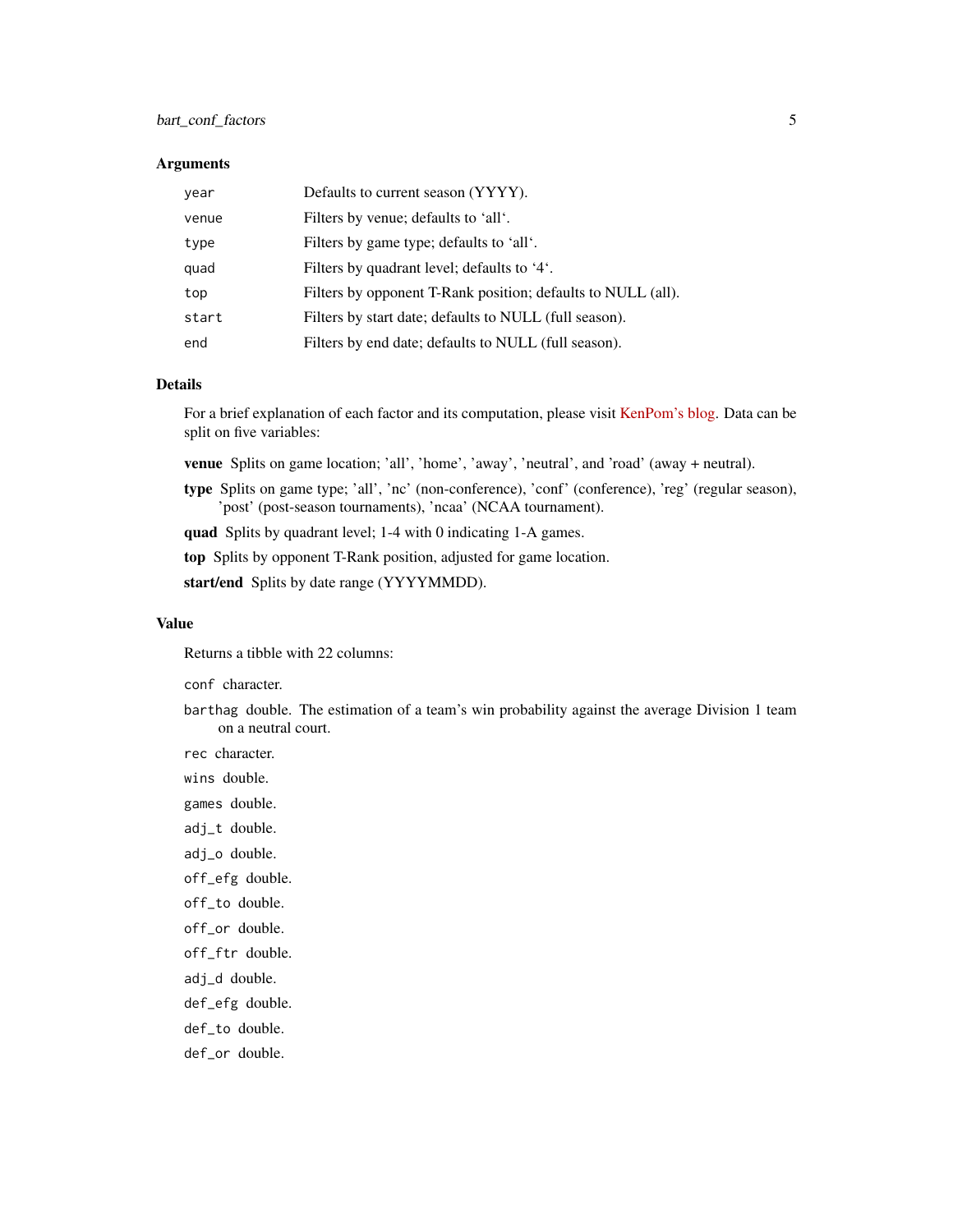```
def_ftr double.
```
wab double. The number of wins above or below the expected total from a bubble team against the same schedule.

year double.

venue character. Split supplied to the venue argument.

type character. Split supplied to the type argument.

top double. Split supplied to the top argument.

quad character. Split supplied to the quad argument.

#### Examples

bart\_conf\_factors(type='nc')

bart\_conf\_stats *Get Conference Team Statistics*

# Description

Returns conference-only metrics, strengths of schedule, and bid probabilities (auto and at-large) for all teams in a conference.

#### Usage

bart\_conf\_stats(year = current\_season(), conf = NULL)

# Arguments

| year | Defaults to current season (YYYY).  |
|------|-------------------------------------|
| conf | Indicates conference (see details). |

#### Details

Accepted conference abbreviations for the 'conf' argument are:

• 'A10', 'ACC', 'AE', 'ASun', 'Amer', 'B10', 'B12', 'BE', 'BSky', 'BSth', 'BW', 'CAA', 'CUSA', 'Horz', 'Ivy', 'MAAC', 'MAC', 'MEAC', 'MVC', 'MWC', 'NEC', 'OVC', 'P12', 'Pat', 'SB', 'SC', 'SEC', 'SWAC', 'Slnd', 'Sum', 'WAC', 'WCC'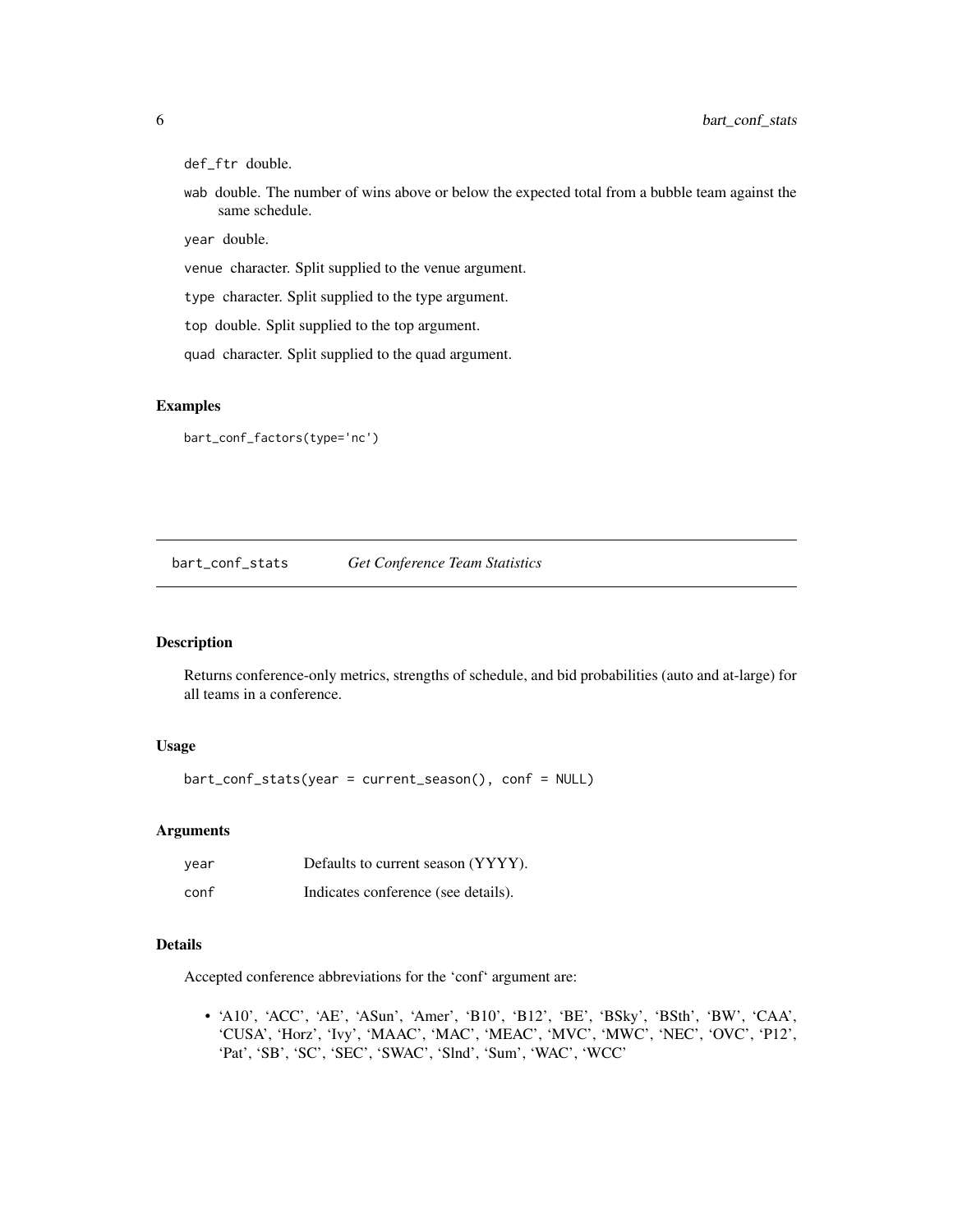bart\_conf\_stats 7

# Value

Returns a tibble with 23 columns:

rk double.

- team character.
- seed double.
- finish character.
- conf\_rec character.
- adj\_oe double.
- adj\_de double.
- barthag double. The estimation of a team's win probability against the average Division 1 team on a neutral court.

eff\_marg double.

con\_oe double.

- con\_oe\_rk double.
- con\_de double.
- con\_de\_rk double.
- conf\_barthag double.
- proj\_rec character.

conf\_cur\_sos double. The current average Barthag rating of conference opponents.

conf\_cur\_sos\_rk double.

conf\_fut\_sos double. The projected average Barthag rating of conference opponents

- conf\_fut\_sos\_rk double.
- conf\_sos double.
- conf\_sos\_rk double.
- auto\_prob double. Probability of winning the conference tournament (automatic bid).
- bid\_prob double. Probability of securing a tournament bid (auto or at-large)

# Examples

bart\_conf\_stats(year=2022, conf='ACC')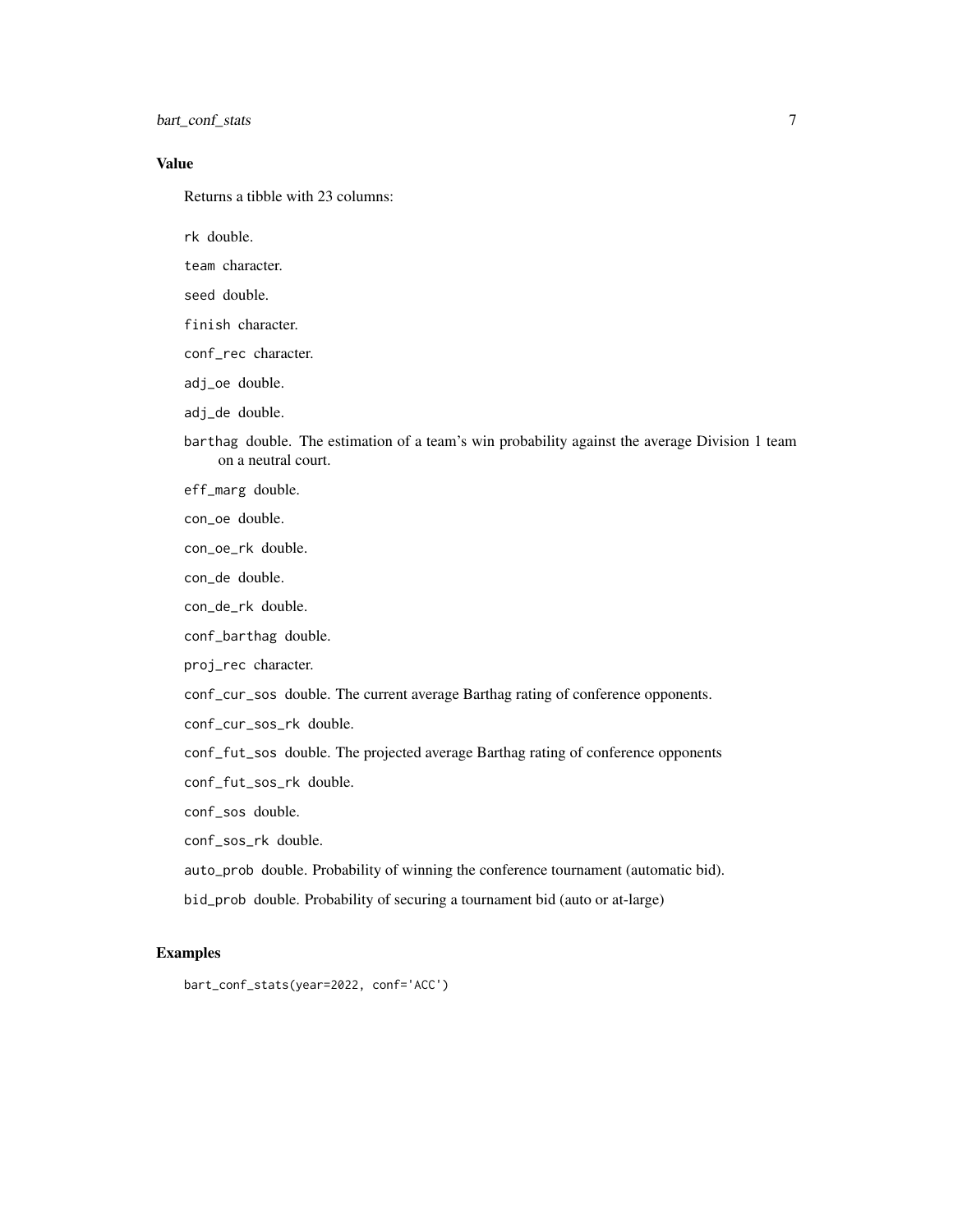<span id="page-7-0"></span>

#### Description

Returns four factor data and team records on a variety of splits, including date range, quadrant level, opponent ranking, game location, and game type.

## Usage

```
bart_factors(
 year = current_season(),
  venue = "all",type = "all",quad = "4",top = 0,
  start = NULL,
 end = NULL)
```
#### Arguments

| year  | Defaults to current season (YYYY).                           |
|-------|--------------------------------------------------------------|
| venue | Filters by venue; defaults to 'all'.                         |
| type  | Filters by game type; defaults to 'all'.                     |
| quad  | Filters by quadrant level; defaults to '4'.                  |
| top   | Filters by opponent T-Rank position; defaults to NULL (all). |
| start | Filters by start date; defaults to NULL (full season).       |
| end   | Filters by end date; defaults to NULL (full season).         |

#### Details

For a brief explanation of each factor and its computation, please visit [KenPom's blog.](https://kenpom.com/blog/four-factors/) Data can be split on five variables:

venue Splits on game location; 'all', 'home', 'away', 'neutral', and 'road' (away + neutral).

type Splits on game type; 'all', 'nc' (non-conference), 'conf' (conference), 'reg' (regular season), 'post' (post-season tournaments), 'ncaa' (NCAA tournament).

quad Splits by quadrant level; 1-4 with 0 indicating 1-A games.

top Splits by opponent T-Rank position, adjusted for game location.

start/end Splits by date range (YYYYMMDD).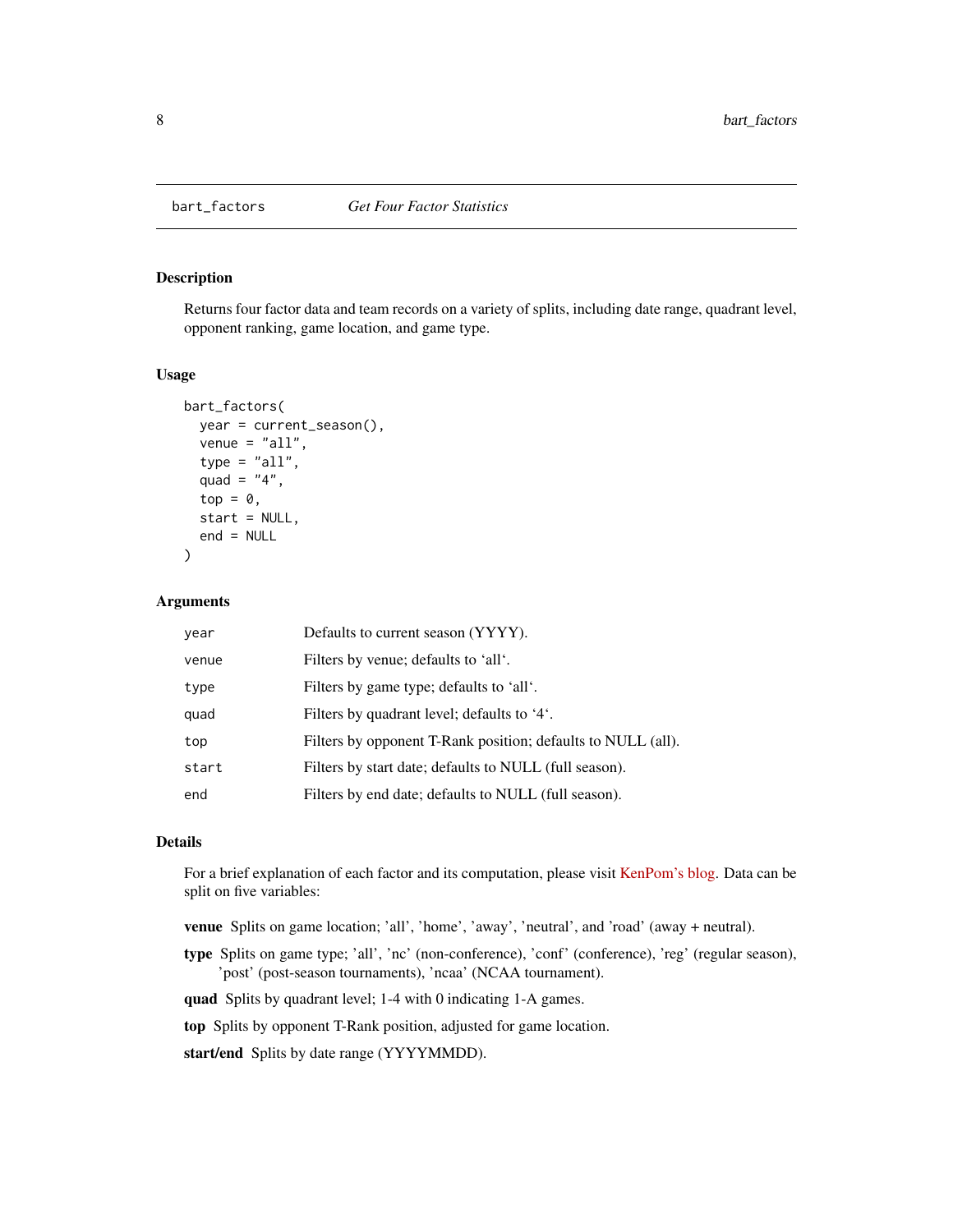# bart\_factors 9

# Value

Returns a tibble with 22 columns:

team character.

conf character.

barthag double. The estimation of a team's win probability against the average Division 1 team on a neutral court.

rec character.

wins double.

games double.

adj\_t double.

adj\_o double.

off\_efg double.

off\_to double.

off\_or double.

off\_ftr double.

adj\_d double.

def\_efg double.

def\_to double.

def\_or double.

def\_ftr double.

wab double. The number of wins above or below the expected total from a bubble team against the same schedule.

year double.

venue character. Split supplied to the venue argument.

type character. Split supplied to the type argument.

top double. Split supplied to the top argument.

quad character. Split supplied to the quad argument.

#### Examples

bart\_factors(quad='3', venue='away', start='20220101')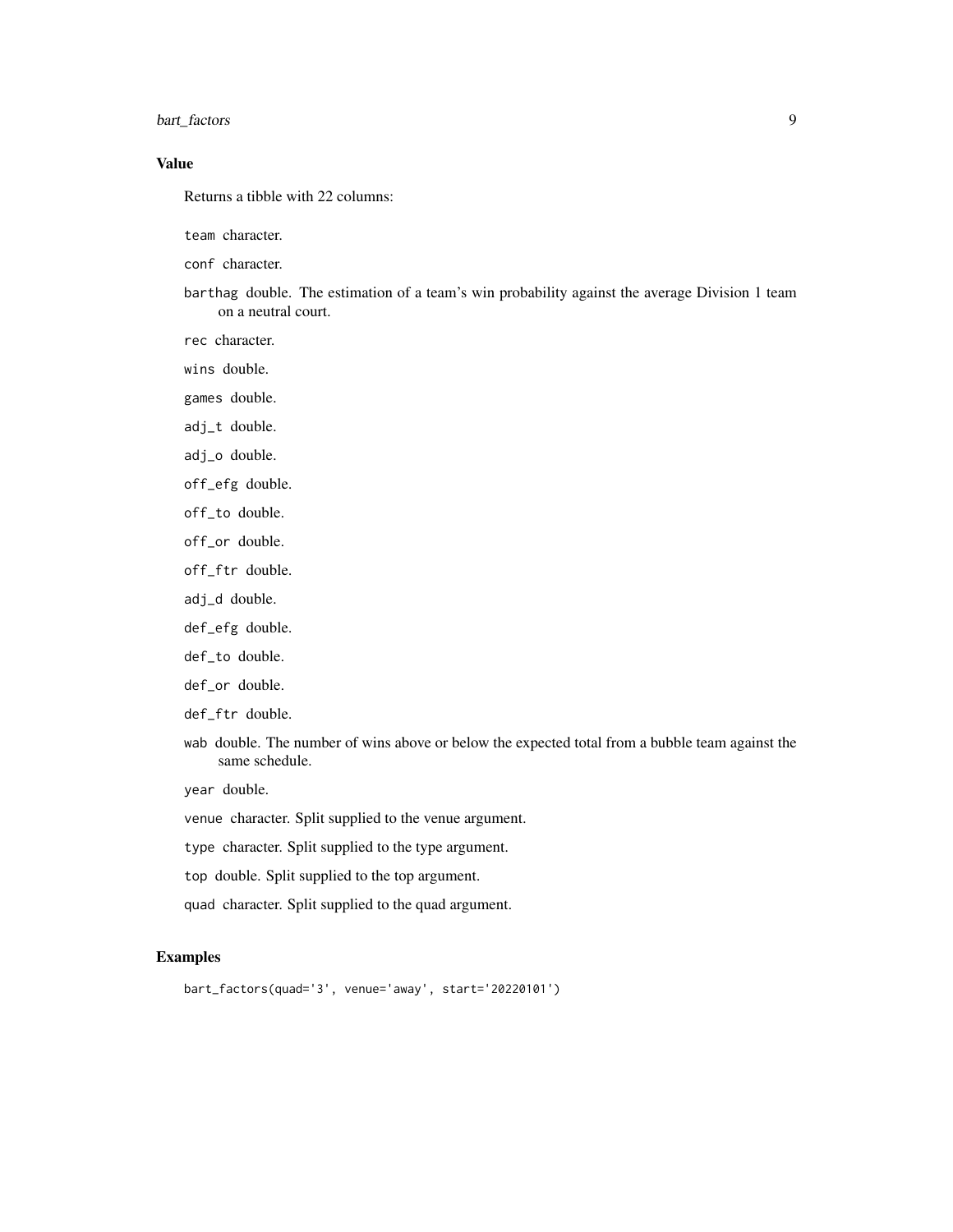<span id="page-9-0"></span>

# Description

Returns box score data by team for all games.

# Usage

```
bart_game_box(year = current_season())
```
#### Arguments

year Defaults to current season (YYYY).

# Details

The home team is coded as 'team2'. Neutral site games may contain errors as to whom is the home team.

## Value

Returns a tibble of box score statistics

#### Examples

```
bart_game_box(year=2022)
```
bart\_game\_factors *Get Game Four Factors*

# Description

Returns game-by-game four factor statistics.

#### Usage

```
bart_game_factors(year = current_season())
```
#### Arguments

year Defaults to current season (YYYY).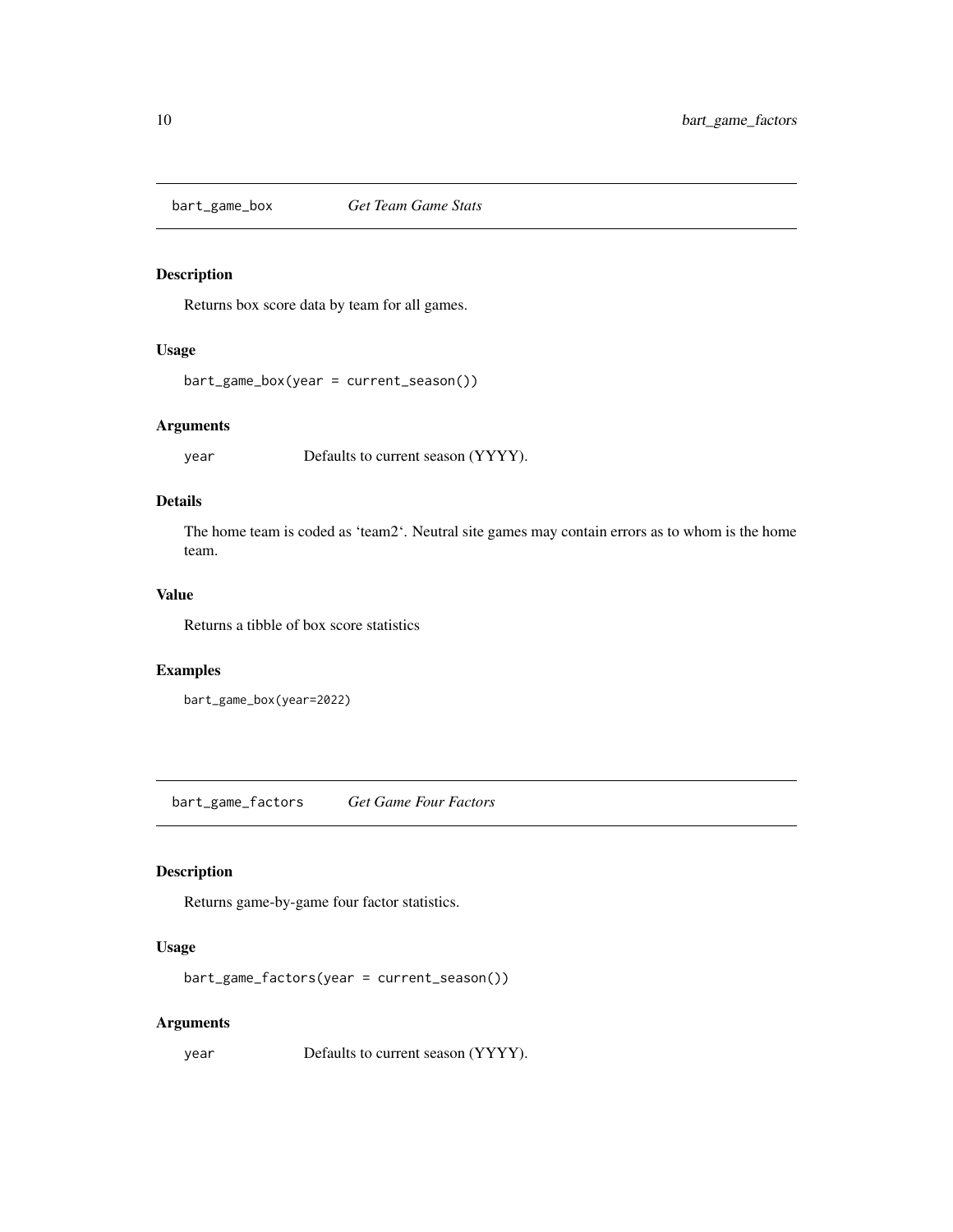# <span id="page-10-0"></span>bart\_injuryimpact 11

# Details

For a brief explanation of each factor and its computation, please visit [KenPom's blog.](https://kenpom.com/blog/four-factors/) 'avg\_marg' and 'opp\_avg\_marg' is the the average lead or deficit during a game.

# Value

Returns a tibble of four factor statistics

#### Examples

```
bart_game_factors(year=2022)
```
bart\_injuryimpact *Get Estimated Injury Impact*

#### Description

Returns estimated adjusted ratings in a one-player injury scenario by team.

# Usage

```
bart_injuryimpact(year = current_season(), team = NULL, player = NULL)
```
# Arguments

| vear   | Defaults to current season (YYYY). |
|--------|------------------------------------|
| team   | Indicates team.                    |
| plaver | Indicates player to remove.        |

#### Details

Estimations are experimental and based on ['highly dubious analysis.'](https://twitter.com/totally_t_bomb/status/973731719479201792)

#### Value

Returns a tibble with five columns:

- situation character. adj\_oe double.
- adj\_de double.
- barthag double.

rk double.

#### Examples

```
bart_injuryimpact(year=2019, team='Duke', player='Zion Williamson')
```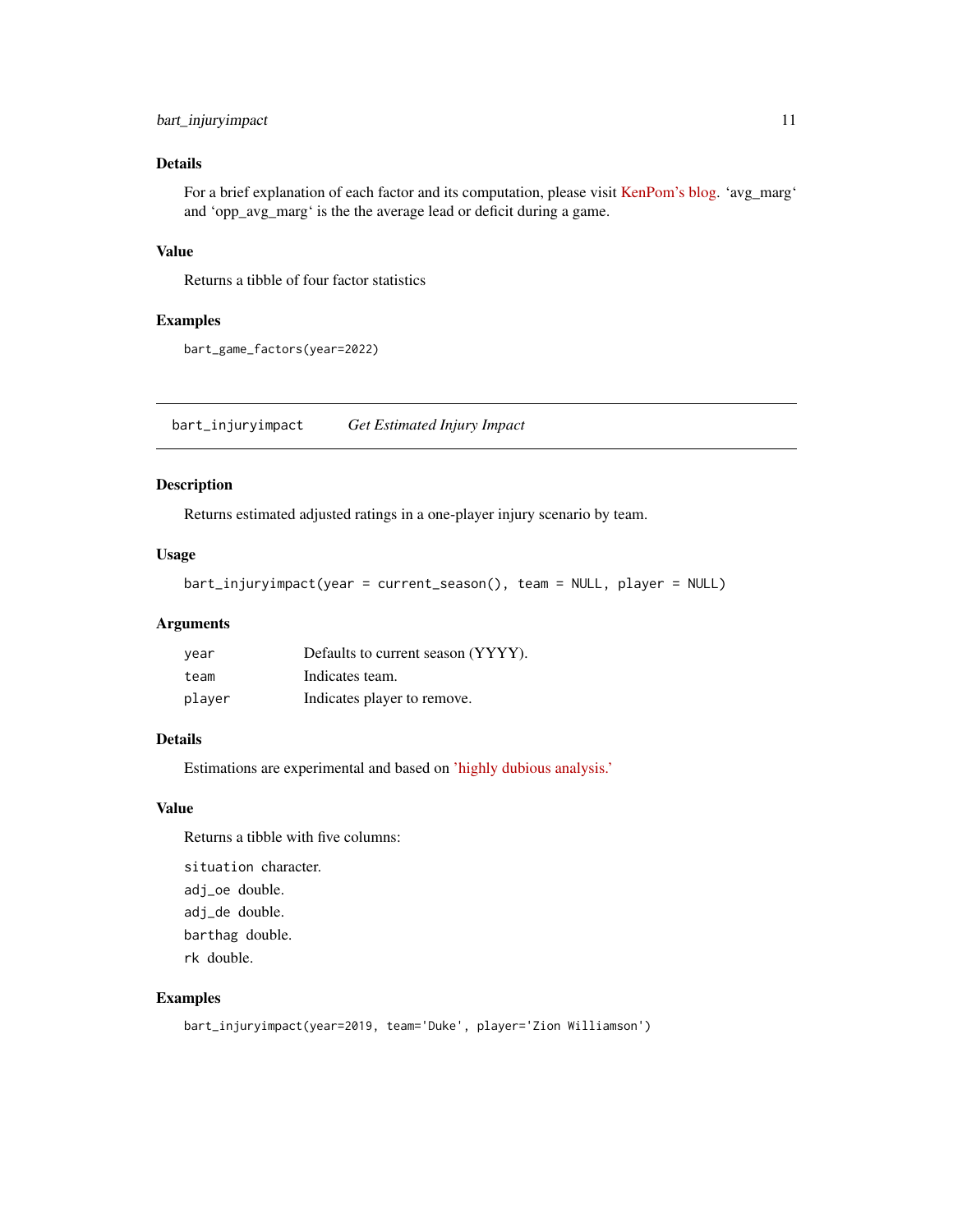<span id="page-11-0"></span>bart\_player\_game *Get Player Game Stats*

# Description

Returns detailed game-by-game player statistics on a variety of splits.

#### Usage

```
bart_player_game(year = current_season(), stat = "all")
```
# Arguments

| year | Defaults to current season (YYYY).         |
|------|--------------------------------------------|
| stat | Indicates statistical split (see details). |

# Details

#' Data is split on three statistical types, explained below:

box Returns basic box score stats; sorts by ppg.

shooting Returns play-by-play shooting splits; sorts by ppg.

adv Returns advanced metrics and possession-adjusted box score statistics; sorts by recruiting rank.

# Value

Returns a tibble with the number of columns dependent on the value supplied to the 'stat' argument.

# Examples

```
bart_player_game(year=2022, stat='box')
```
bart\_player\_season *Get Player Season Stats*

# Description

Returns detailed, season-long player statistics on a variety of splits.

# Usage

```
bart_player_season(year = current_season(), stat = "all", conf_only = FALSE)
```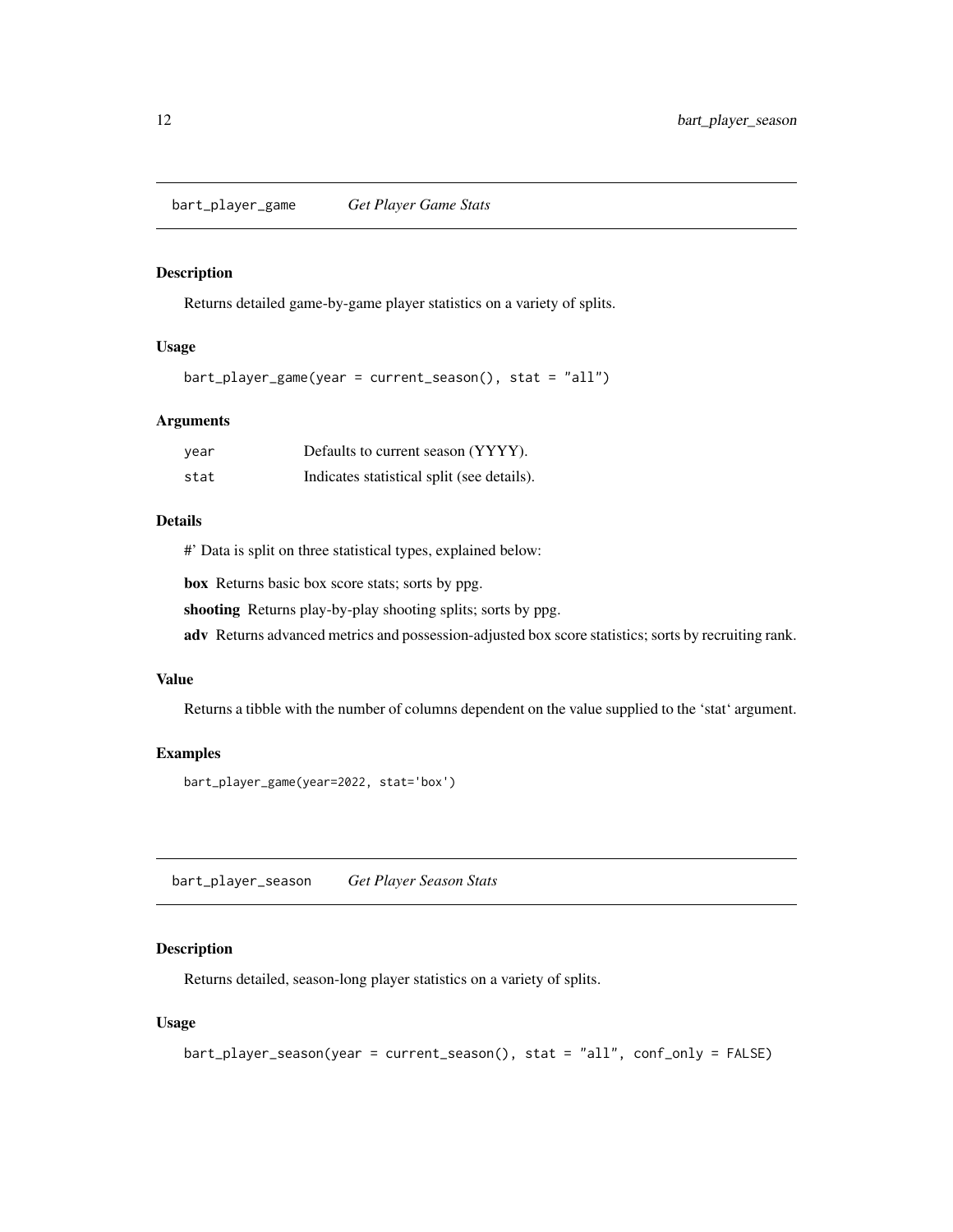#### <span id="page-12-0"></span>bart\_poy 13

## Arguments

| vear      | Defaults to current season (YYYY).                                  |
|-----------|---------------------------------------------------------------------|
| stat      | Indicates statistical split (see details).                          |
| conf_onlv | Logical. Filters data by conference-only play; defaults to 'FALSE'. |

# Details

Data is split on three statistical types, explained below:

box Returns basic box score stats; sorts by ppg.

shooting Returns play-by-play shooting splits; sorts by ppg.

adv Returns advanced metrics and possession-adjusted box score statistics; sorts by recruiting rank.

# Value

Returns a tibble with the number of columns dependent on the value supplied to the 'stat' argument.

# Examples

```
bart_player_season(year=2019, stat='adv', conf_only=TRUE)
```
bart\_poy *Get Player of the Year Ratings*

# Description

Returns Barttorvik Player of the Year ratings on a variety of splits.

# Usage

```
bart_poy(
 year = current_season(),
  conf = "All",class = NULL,
  conf_only = FALSE
\lambda
```
# Arguments

| vear      | Defaults to current season (YYYY).                                        |
|-----------|---------------------------------------------------------------------------|
| conf      | Filters results by conference; defaults to all (see details).             |
| class     | Filters results by class ('fr', 'so', 'jr', 'sr'); defaults to no filter. |
| conf_onlv | Logical. Filters data by conference-only play; defaults to 'FALSE'.       |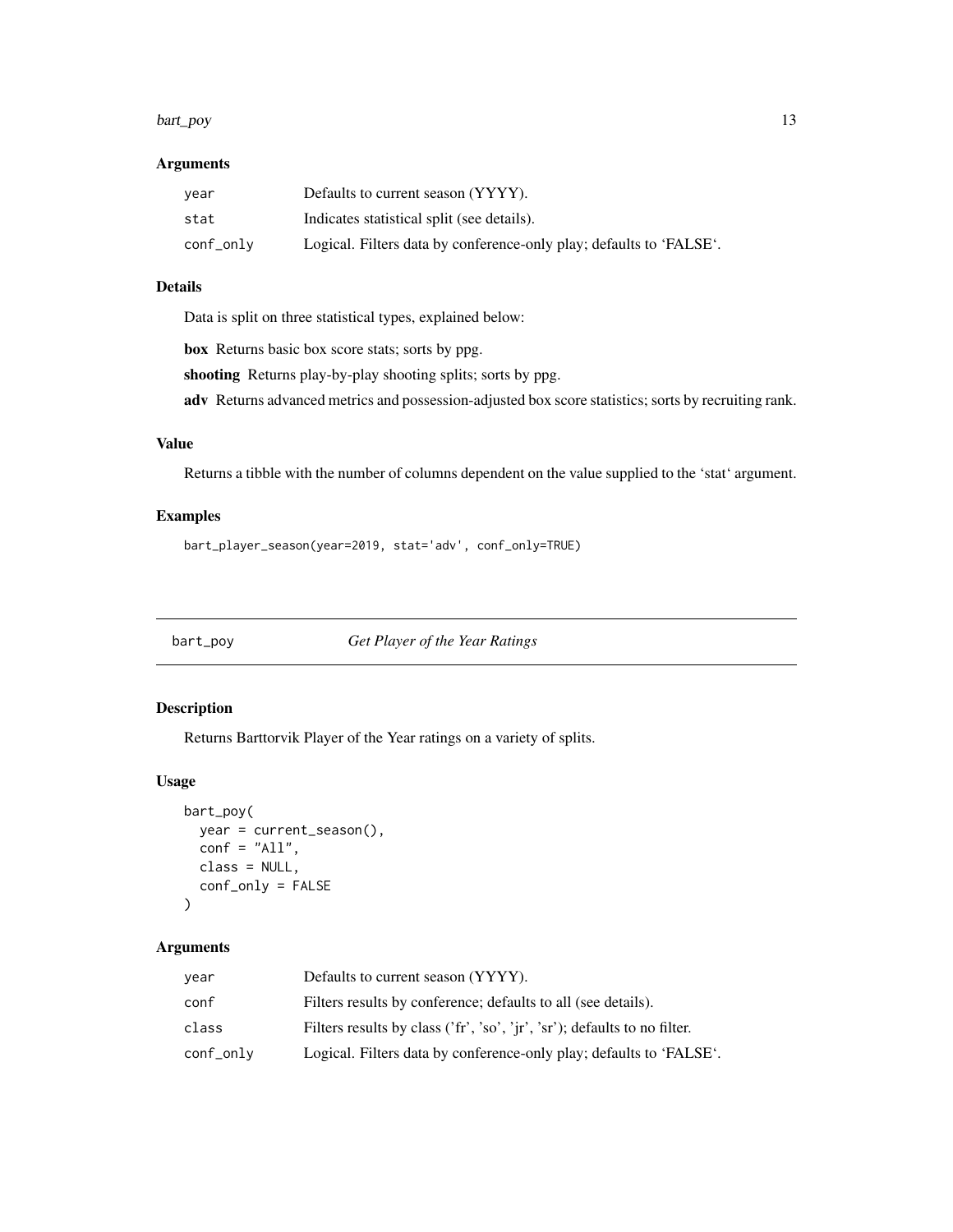# <span id="page-13-0"></span>Details

Accepted conference abbreviations for the 'conf' argument are:

• 'A10', 'ACC', 'AE', 'ASun', 'Amer', 'B10', 'B12', 'BE', 'BSky', 'BSth', 'BW', 'CAA', 'CUSA', 'Horz', 'Ivy', 'MAAC', 'MAC', 'MEAC', 'MVC', 'MWC', 'NEC', 'OVC', 'P12', 'Pat', 'SB', 'SC', 'SEC', 'SWAC', 'Slnd', 'Sum', 'WAC', 'WCC'

# Value

Returns a tibble with four columns:

rk integer.

player character.

team character.

score double.

#### Examples

bart\_poy(year=2019, class='fr')

bart\_pregame *Get Pregame Probabilities*

#### Description

Returns pregame win probabilities, expected scores, and thrill quotients for all games.

#### Usage

```
bart_pregame(year = current_season())
```
#### Arguments

year Defaults to current season (YYYY).

#### Details

Under the 'type' column, games are classified by one of five indicators, explained below:

nc Non-conference games between two D-1 teams.

conf In-conference games.

conf\_t Conference tournament games.

post Post-conference tournament games.

nond1 Games involving one non-D1 team.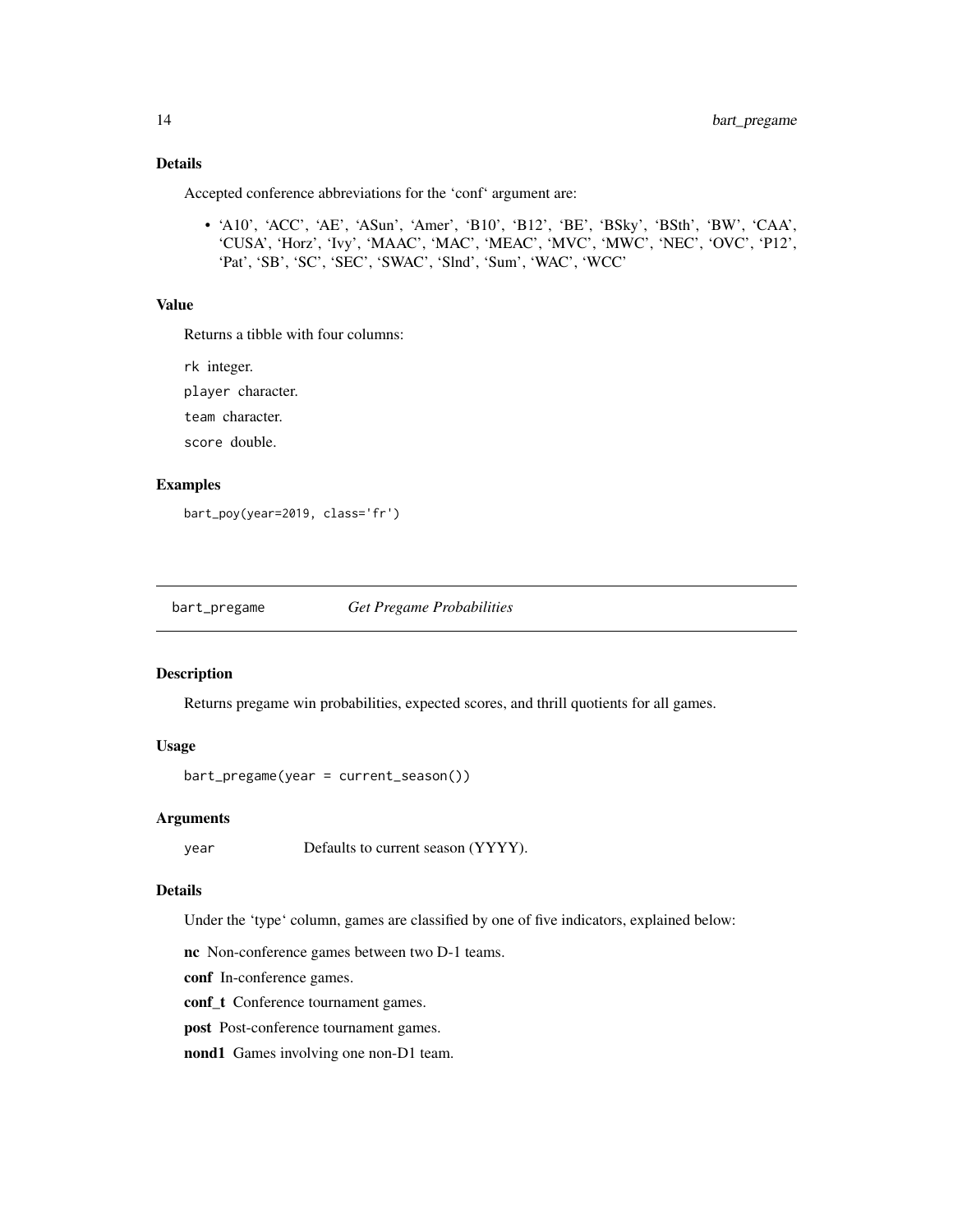# <span id="page-14-0"></span>bart\_ratings 15

# Value

Returns a tibble with 13 columns:

date double.

conf character.

line character.

ttq double. Torvik Thrill Quotient – measures how good the teams are, how close the game is projected to be, and how fast the tempo is projected to be.

type character. See details.

team1 character.

team1\_wp double. Estimated win percentage.

team1\_pts double. Estimated total points.

team2 character.

team2\_wp double. Estimated win percentage.

team2\_pts double. Estimated total points.

game\_id character.

year double.

# Examples

bart\_pregame(year=2022)

<span id="page-14-1"></span>bart\_ratings *Get T-Rank Ratings*

#### Description

Returns current T-Rank ratings and two forms of strength of schedule.

#### Usage

```
bart_ratings(year = current_season())
```
#### Arguments

year Defaults to current season (YYYY).

# Details

- 'x\_elite\_sos' is the percentage of games that an 'elite' team would project to lose against this team's non-conference or overall schedule.
- 'x\_cur\_sos' is the current average Barthag rating of opponents.
- 'x\_fut\_sos' is the projected average Barthag rating of opponents.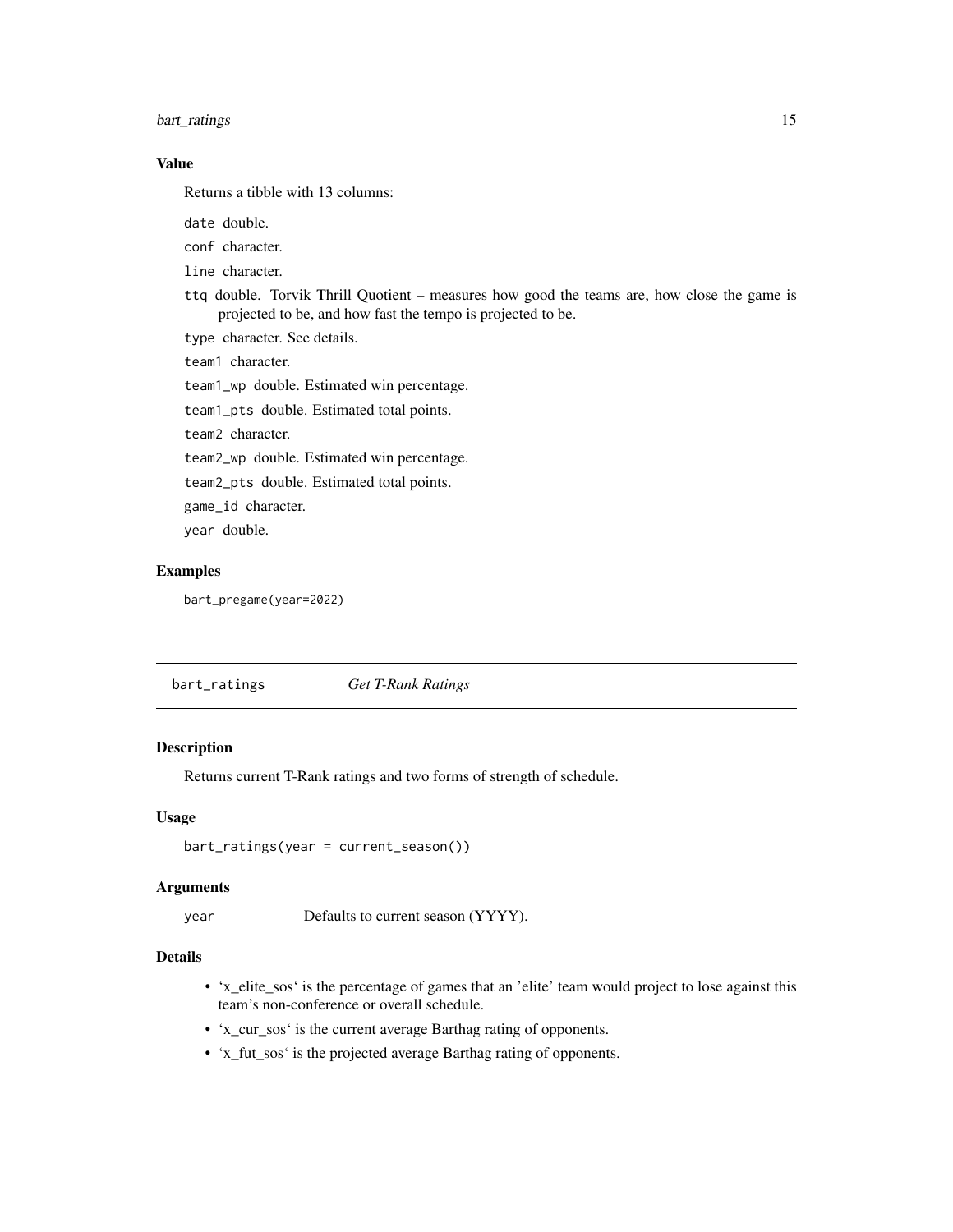# <span id="page-15-0"></span>Value

Returns a tibble with 19 columns:

team character.

conf character.

- barthag double. The estimation of a team's win probability against the average Division 1 team on a neutral court.
- barthag\_rk integer.
- adj\_o double.
- adj\_o\_rk integer.
- adj\_d double.
- adj\_d\_rk integer.
- adj\_t double.
- adj\_t\_rk integer.
- wab double. The number of wins above or below the expected total from a bubble team against the same schedule.
- nc\_elite\_sos double.
- nc\_fut\_sos double.
- nc\_cur\_sos double.
- ov\_elite\_sos double.
- ov\_fut\_sos double.
- ov\_cur\_sos double.
- seed integer.

year double.

# Examples

bart\_ratings(year=2022)

bart\_season\_schedule *Get Full Season Schedule*

# Description

Returns full season schedule for all D-1 teams by year

# Usage

bart\_season\_schedule(year = current\_season())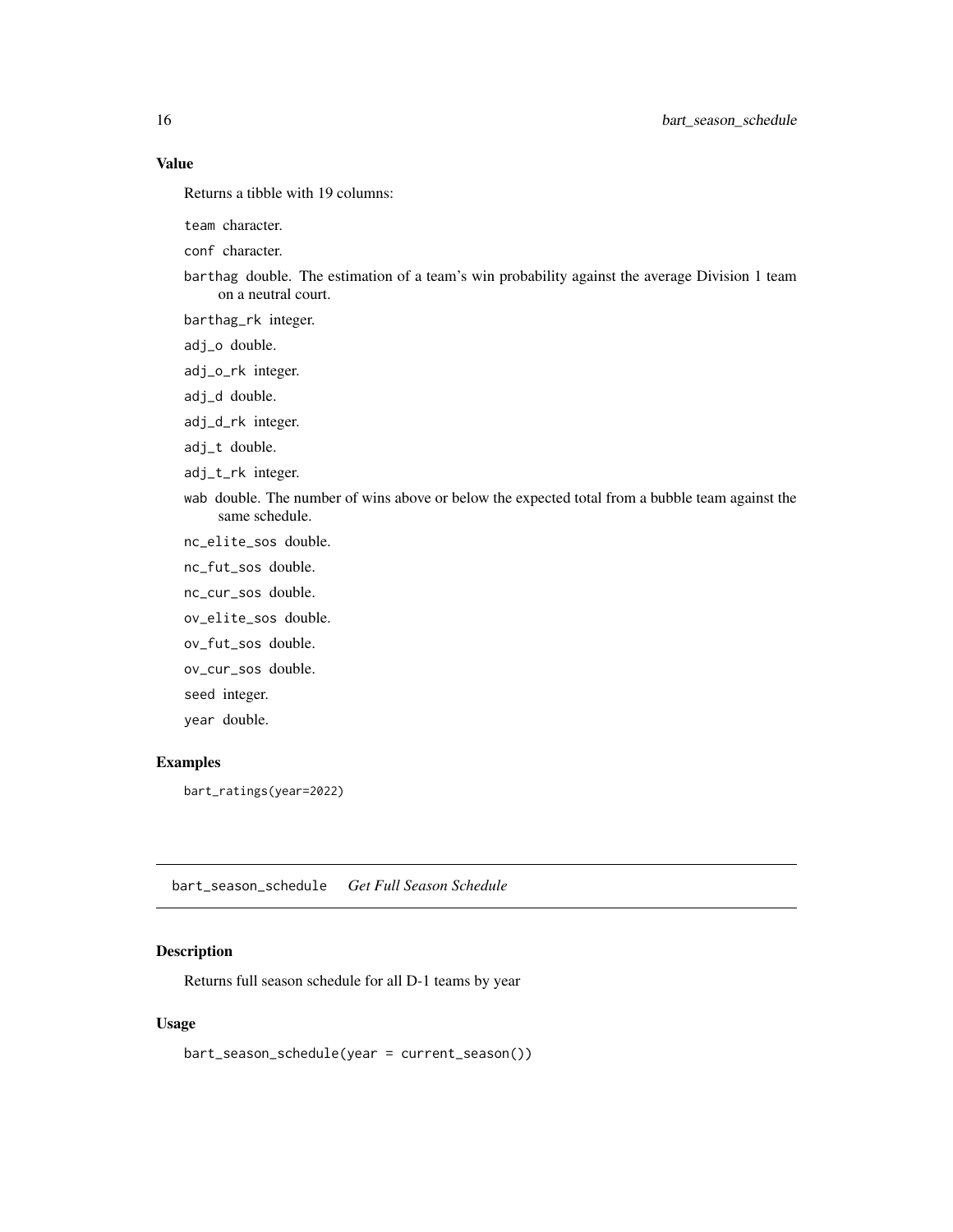# <span id="page-16-0"></span>bart\_team\_box 17

#### **Arguments**

year Defaults to current season (YYYY).

# Details

Function pulls all games involving at least one D-1 team. Under the 'type' column, games are classified by one of four indicators, explained below:

nc Non-conference games between two D-1 teams.

conf In-conference games.

post Post-conference tournament games.

nond1 Games involving one non-D1 team.

# Value

Returns a tibble with six columns:

date double.

type character. See details.

neutral logical.

home character.

away character.

game\_id character.

#### Examples

bart\_season\_schedule(year=2022)

bart\_team\_box *Get Team Box Stats*

#### Description

Returns team box totals and per-game averages by game type back to 2008.

# Usage

bart\_team\_box(year = current\_season(), type = "all")

#### Arguments

| year | Defaults to current season (YYYY).       |
|------|------------------------------------------|
| type | Filters by game type; defaults to 'all'. |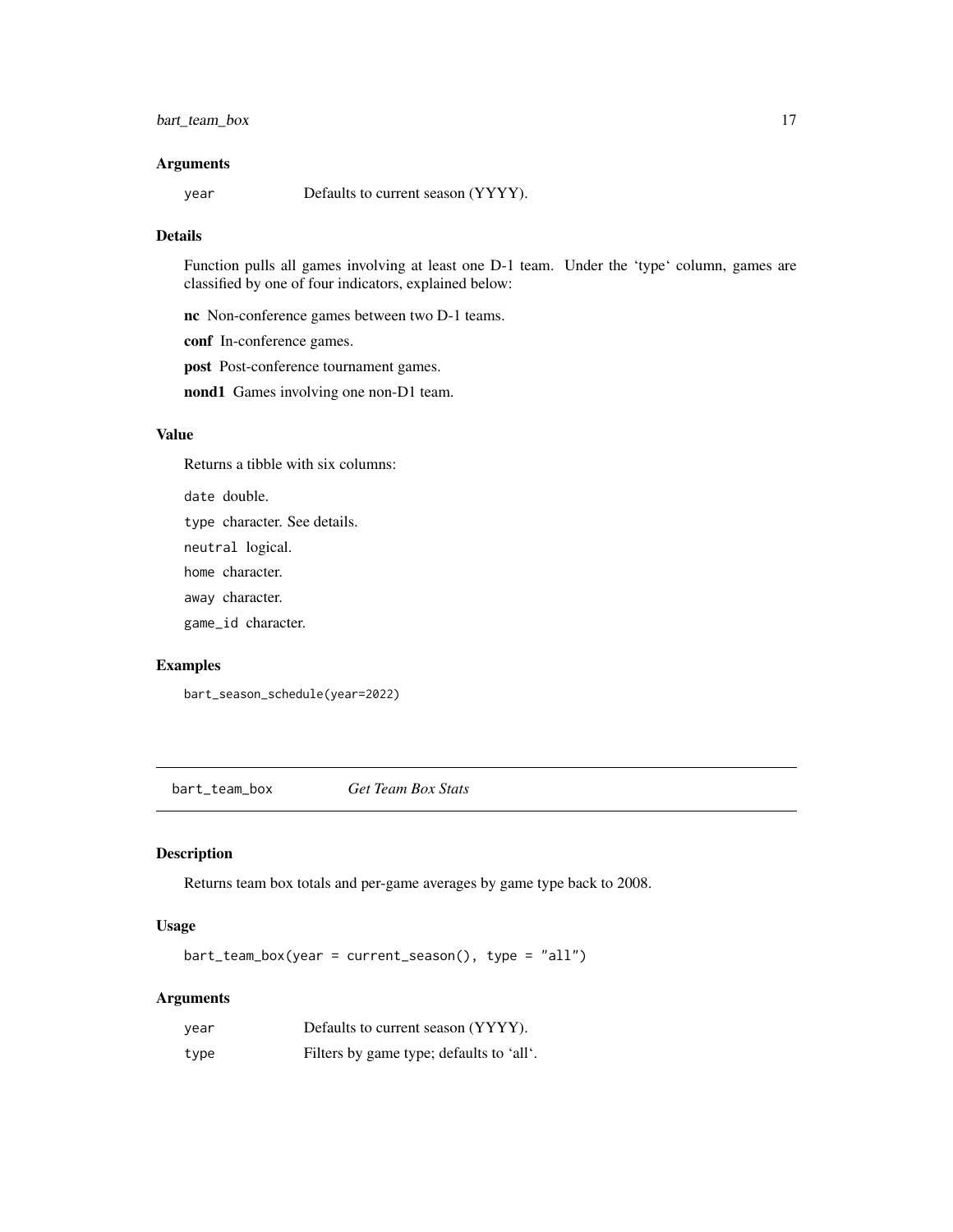## <span id="page-17-0"></span>Details

Columns ending in 'pg' indicate a per-game average. Unless specified by 'type=d1', results include games against non-Division 1 opponents.

The 'type' argument splits the results by game type, explained below:

all All games played.

nc Non-conference games.

conf In-conference games.

post Post-conference tournament games.

d1 Games against D-1 teams only.

nond1 Games involving one non-D1 team.

# Value

Returns a tibble of team box totals and per-game averages

#### Examples

```
bart_team_box(type='conf')
```
bart\_team\_history *Get Team History*

# Description

Returns efficiency and four factor finish, conference and overall records, and basic shooting percentages by year back to 2008.

#### Usage

```
bart_team_history(team)
```
#### Arguments

team Indicates team to return.

## Details

'team' input must be an exact match: 'State' is abbreviated to 'St.' and full names are used where applicable (e.g. 'North Carolina'). For complete list, see 'team' column of [bart\\_ratings](#page-14-1).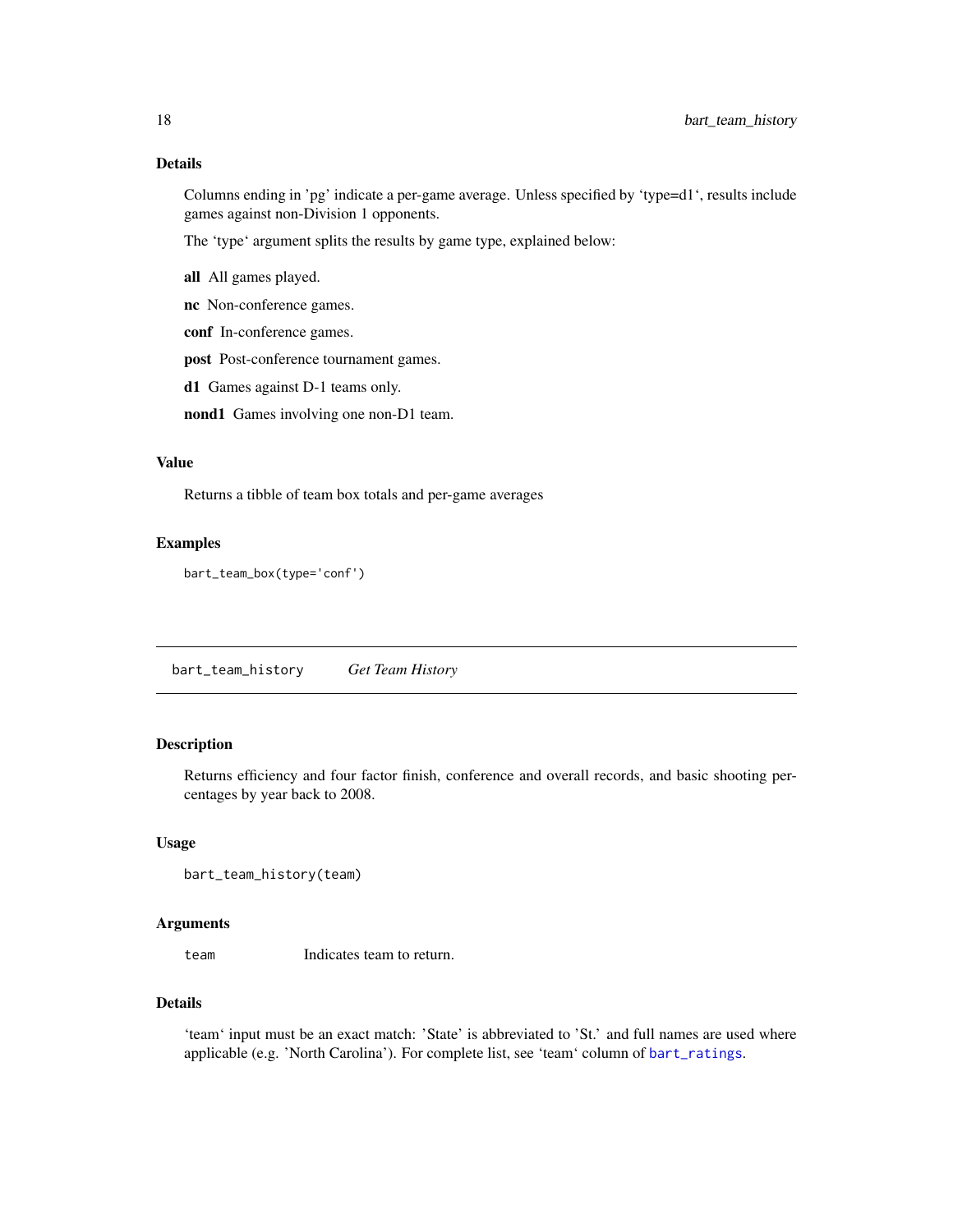# bart\_team\_history 19

# Value

Returns a tibble with 23 columns:

year double.

t\_rk double.

coach character.

seed double.

finish character.

conf character.

ov\_rec character.

conf\_rec character.

adj\_o double.

adj\_d double.

efg\_o double.

efg\_d double.

to\_percent double.

tod\_percent double.

or\_percent double.

dr\_percent double.

ftr double.

ftrd double.

ft\_percent double.

two\_pct double.

two\_pct\_d double.

three\_pct double.

adj\_t double.

# Examples

bart\_team\_history(team='Charlotte')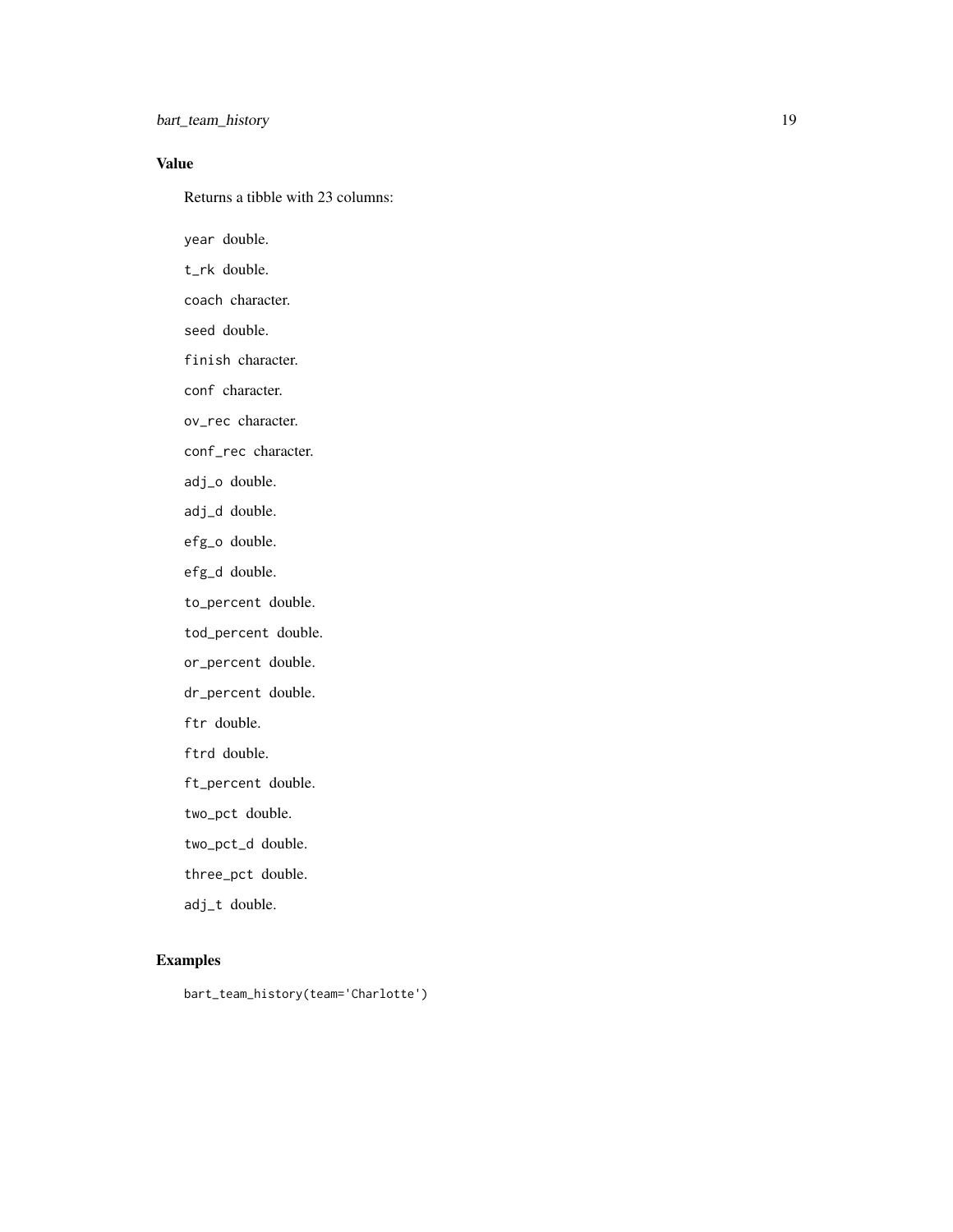<span id="page-19-0"></span>bart\_team\_schedule *Get Team Schedule*

#### Description

Returns full team schedule and game-by-game four factor statistics by year

# Usage

```
bart_team_schedule(year = current_season(), team = NULL)
```
#### Arguments

| year | Defaults to current season (YYYY). |
|------|------------------------------------|
| team | Team to return.                    |

# Details

For a brief explanation of each factor and its computation, please visit [KenPom's blog.](https://kenpom.com/blog/four-factors/) 'lead\_diff' is the average lead or deficit during a game for the team.

# Value

Returns a tibble of game-by-game four factors by team

#### Examples

```
bart_team_schedule(year=2022, team='Duke')
```
bart\_team\_shooting *Get Team Shooting Splits*

#### Description

Returns team shooting totals and shares by shot location. Data returns back to 2010.

# Usage

```
bart_team_shooting(year = current_season())
```
#### Arguments

year Defaults to current season (YYYY).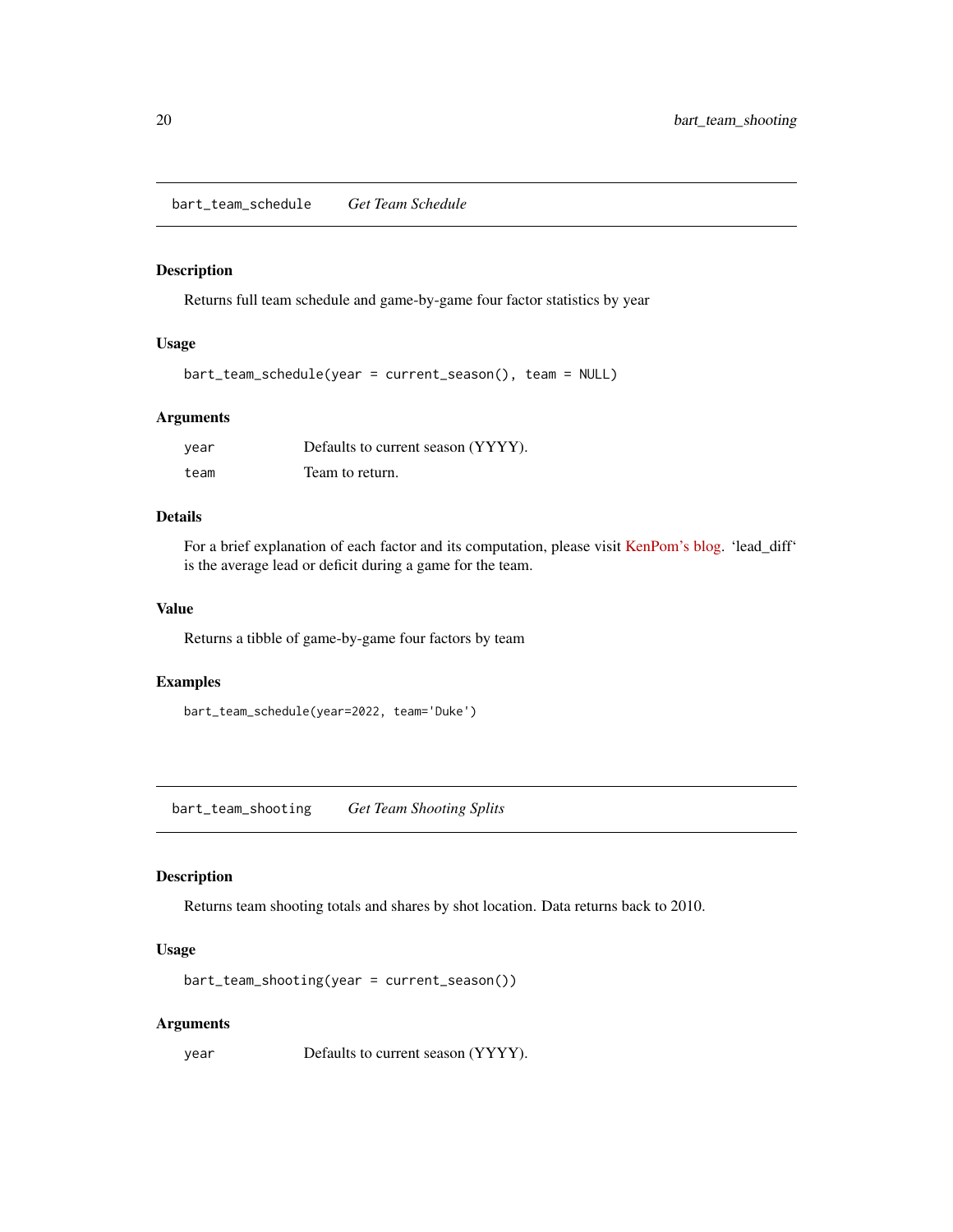# Details

'x\_share' represents the percentage of made FGs that fall under that category.

#### Value

Returns a tibble with 20 columns:

team character. seed double. conf character. dunk\_fg character. dunk\_share double. dunk\_fg\_d character. dunk\_share\_d double. close\_fg character. close\_share double. close\_fg\_d character. close\_share\_d double. far\_fg character. far\_share double. far\_fg\_d character. far\_share\_d double. three\_fg character. three\_share double. three\_fg\_d character. three\_share\_d double. year double.

# Examples

bart\_team\_shooting(year=2019)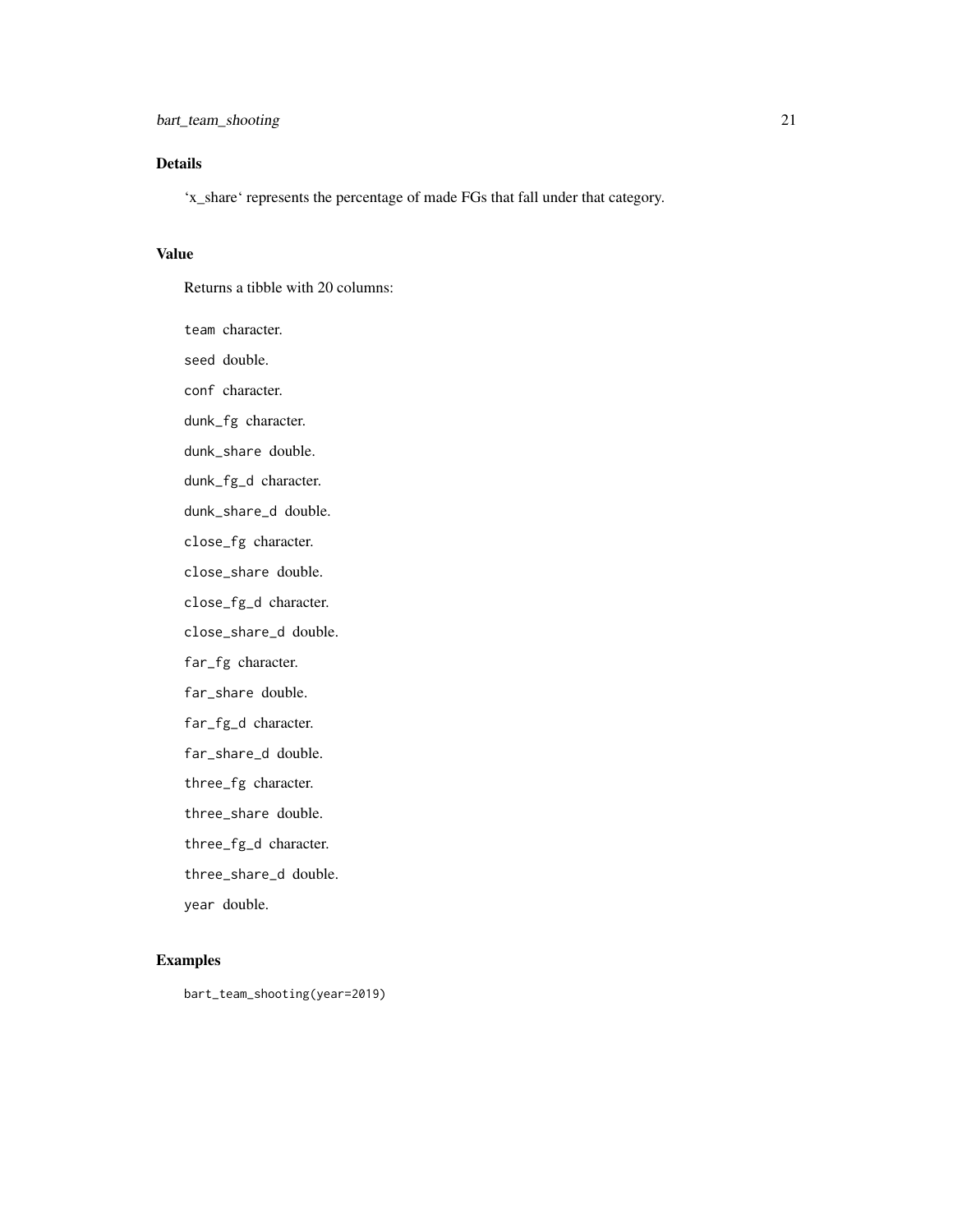<span id="page-21-0"></span>bart\_tourney\_odds *Get NCAA Tournament Odds*

# Description

Returns a tibble with round-to-round tournament probabilities. Data runs back to the 2018 tournament; region is only avaliable for the 2022 tournament.

# Usage

```
bart_tourney_odds(year = current_season(), odds = "current")
```
#### Arguments

| year | Defaults to current season (YYYY).                          |
|------|-------------------------------------------------------------|
| odds | Filters results by odds, defaults to current (see details). |

# Details

odds splits the data by four variables:

current Returns to-date odds.

pre Returns pre-tournament odds

recent Returns adjusted odds over the last ten games

t100 Returns odds against top 100 opponents.

#### Value

Returns a tibble with 10 to 11 columns (depending on year input): #'

seed double.

region character. Only avaliable for year >= 2022

team character.

conf character.

r64 double.

r32 double.

s16 double.

e8 double.

f4 double.

f2 double.

champ double.

#### Examples

bart\_tourney\_odds(year=2022, odds='pre')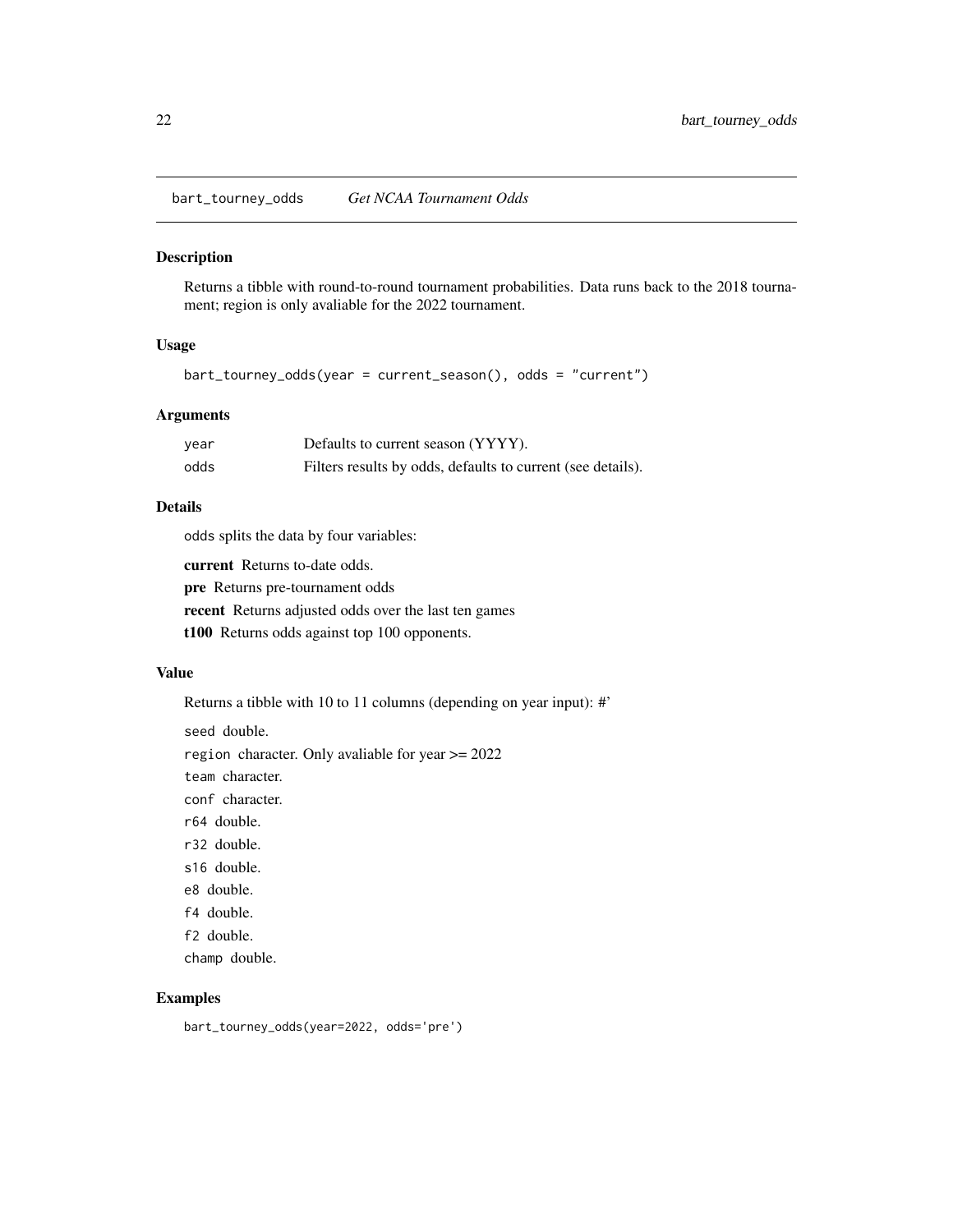# <span id="page-22-0"></span>Description

Returns a tibble with raw and adjusted NCAA tournament results by team, coach, conference, or seed back to 2000.

# Usage

```
bart_tourney_results(
 min\_year = 2000,max_year = current_season(),
  type = "team"
)
```
# Arguments

| min_vear | Minimum year to pull – defaults to $2000$ (YYYY).                     |
|----------|-----------------------------------------------------------------------|
| max_year | Maximum year to pull – defaults to current season $(YYYY)$ .          |
| type     | Data split value, defaults to team ('team', 'coach', 'conf', 'seed'). |

# Details

- PASE is the number of wins above or below the expected value given a seed.
- PAKE is the number of wins above or below the expected value given a KenPom rating.

# Value

Returns a tibble of adjusted and raw tournament results.

# Examples

```
bart_tourney_results(min_year=2010, max_year=2015, type='conf')
```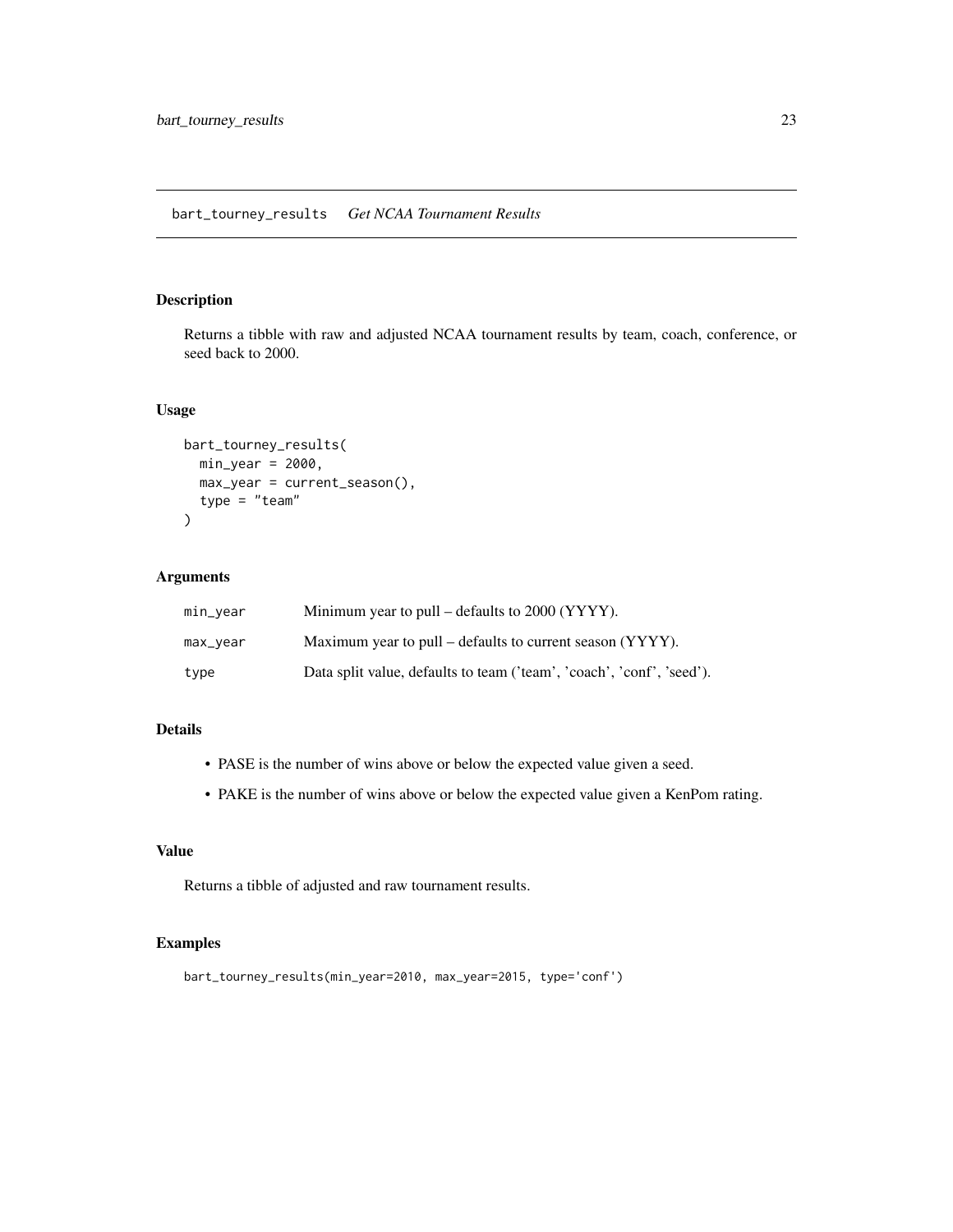<span id="page-23-0"></span>bart\_tourney\_sheets *Get Committee Tournament Sheets*

#### Description

Returns a tibble with similar quality and resume metrics used by the NCAA seeding committee. Data runs back to the 2019 tournament.

# Usage

bart\_tourney\_sheets(year = current\_season())

#### Arguments

year Defaults to current season (YYYY).

## Value

Returns a tibble with 16 columns:

team character.

seed double.

net double.

kpi double.

sor double.

res\_avg double. Average of resume rankings (NET, KPI, and SOR).

bpi double.

kp double.

sag double.

qual\_avg double. Average of quality rankings (BPI, KP, and Sag).

q1a character.

q1 character.

q2 character.

q1\_2 character.

q3 character.

q4 character.

# Examples

bart\_tourney\_sheets(year=2019)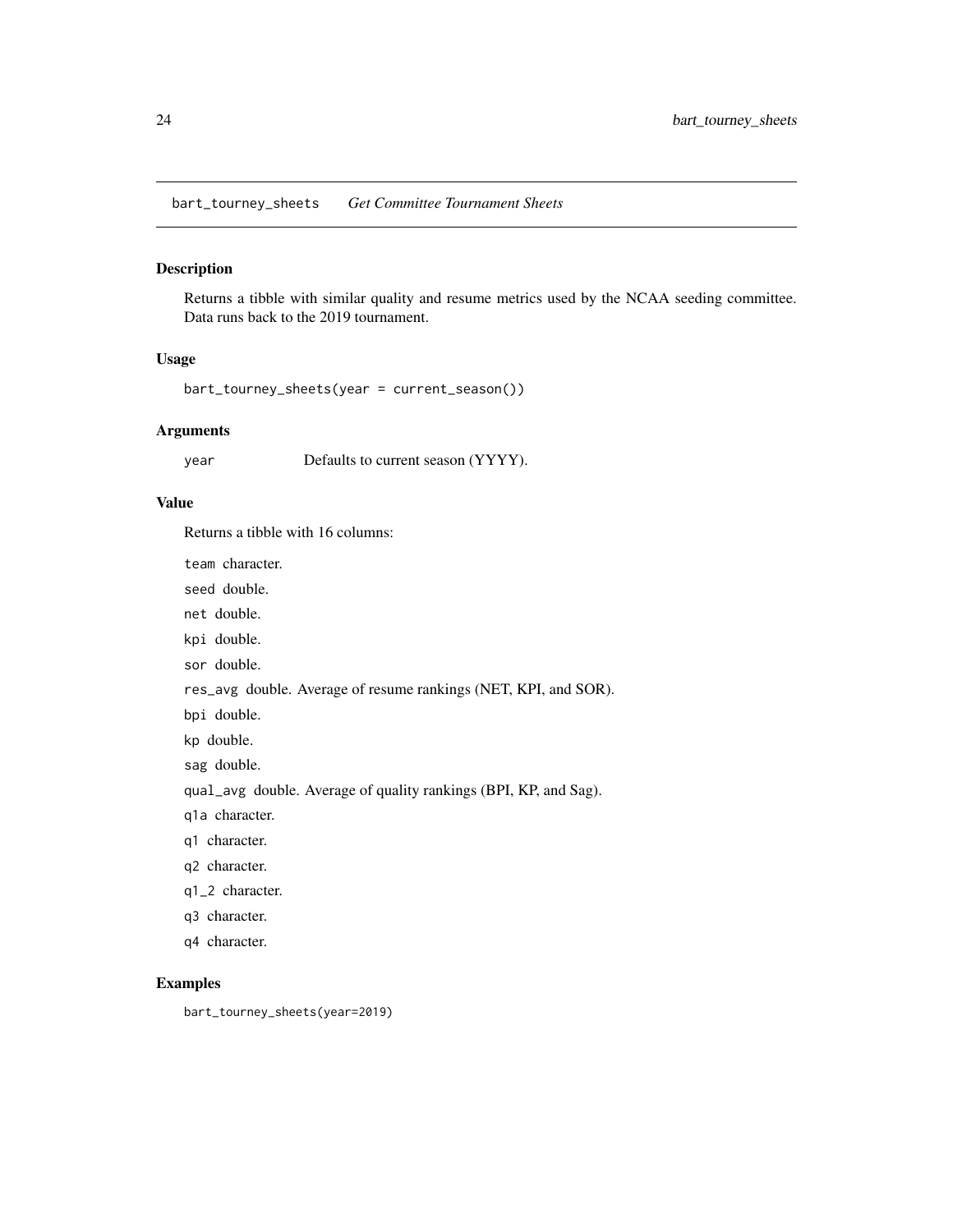<span id="page-24-0"></span>

#### Description

Returns detailed, season-long player statistics on a variety of splits for all portal players for 2022-23. Transfer information is sourced from [Verbal Commits](https://verbalcommits.com/transfers/2022) and is updated every 20 minutes. Commit information is updated roughly every 18 hours.

#### Usage

```
bart_transfers(stat = "all", conf_only = FALSE, active = TRUE)
```
# Arguments

| stat      | Indicates statistical split (see details).                                                        |
|-----------|---------------------------------------------------------------------------------------------------|
| conf_only | Logical. Filters data by conference-only play; defaults to 'FALSE'.                               |
| active    | Logical. Filters players by portal status $-$ active vs. committed; defaults to<br>TRUE (active). |

# Details

Data is split on three statistical types, explained below:

box Returns basic box score stats.

shooting Returns play-by-play shooting splits.

adv Returns advanced metrics and possession-adjusted box score statistics.

# Value

Returns a tibble with the number of columns dependent on the value supplied to the 'stat' argument.

#### Examples

```
bart_transfers(stat='box')
```
current\_season *Current Season*

#### Description

Returns current season in YYYY format; used as default season in package functions.

#### Usage

current\_season()